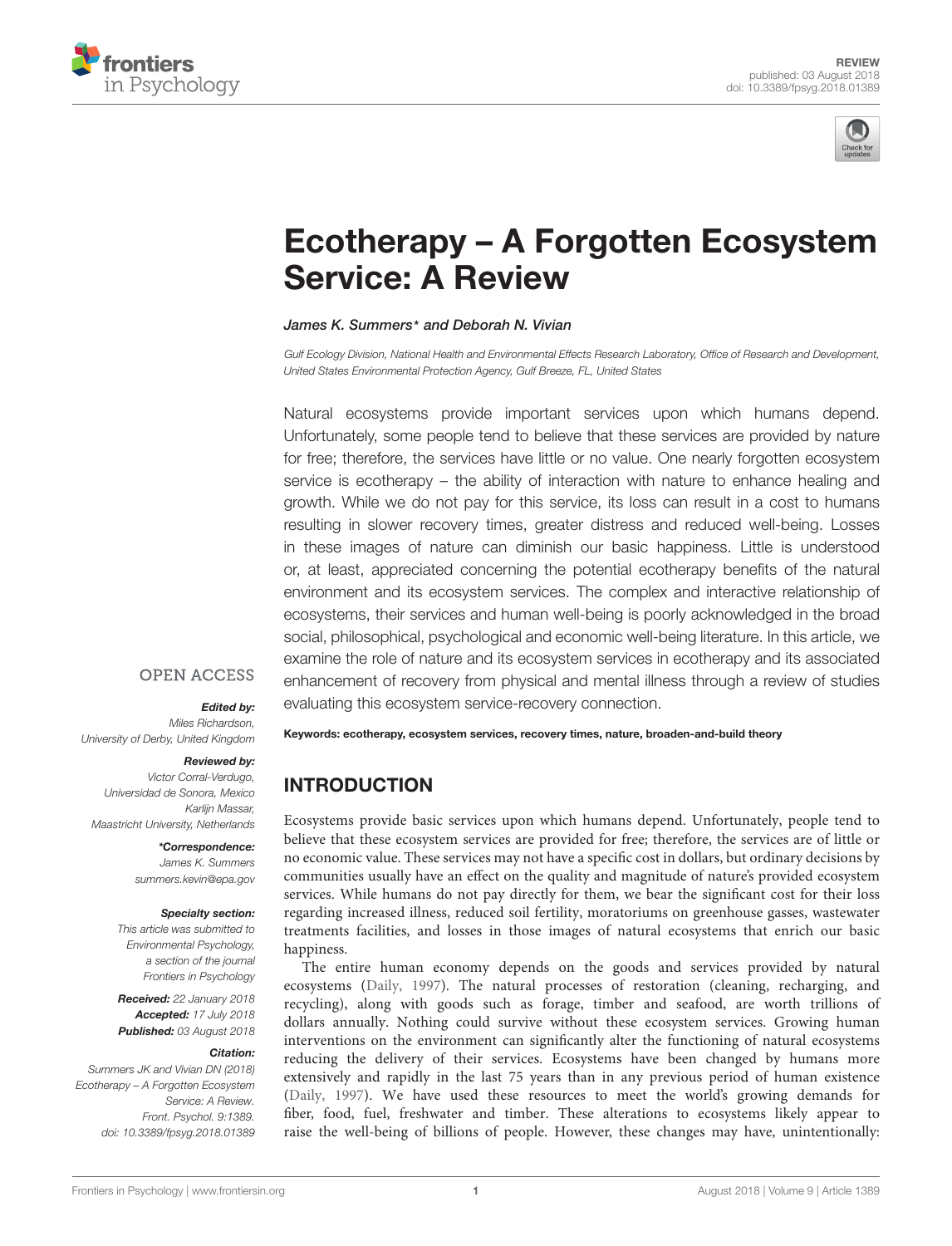- Caused a major and sometimes largely permanent loss of biodiversity,
- Stressed the ability of natural systems to continue contributing necessary and important services,
- Aaltered our comfort level with nature and our sense of place and,
- Reduced human well-being significantly.

Ecotherapy is one of ecosystem services that nature provides and is based on the theories of ecopsychology. Broadly speaking it is an area of psychology that embraces ecology and aims to be holistic in theory and practice [\(Buzzell and Chalquist,](#page-8-0) [2009\)](#page-8-0). This means that from an ecotherapy perspective, the health (physical and mental) of a human being is viewed in the context of the health of the Earth and its natural ecosystems [\(Swimme and Berry,](#page-11-0) [1994;](#page-11-0) [Clinebell,](#page-9-1) [1996\)](#page-9-1). Ecotherapy helps people connect with nature to aid in dealing with physical and mental illnesses [\(Buzzell and Chalquist,](#page-8-0) [2009\)](#page-8-0). This idea of reconnection seeks to remind humans that we are part of ecosystems rather than separate from them [\(Jones,](#page-10-0) [2010;](#page-10-0) [Totton,](#page-12-0) [2011\)](#page-12-0). The philosophical approach is similar to philosophies of deep ecology known as ecosophy T [\(Naess,](#page-11-1) [1973,](#page-11-1) [1990,](#page-10-1) [2001\)](#page-11-2). Ecotherapy is evidenced by numerous approaches – green exercise [\(Pretty et al.,](#page-11-3) [2005,](#page-11-3) [2007\)](#page-11-4), green views [\(Ulrich,](#page-12-1) [1984;](#page-12-1) [de Vries et al.,](#page-9-2) [2003\)](#page-9-2), horticultural therapy [\(Linden and](#page-10-2) [Grut,](#page-10-2) [2002\)](#page-10-2), wilderness therapy [\(Russell,](#page-11-5) [2001\)](#page-11-5), body therapy through movement [\(Clinebell,](#page-9-1) [1996\)](#page-9-1), art therapy [\(Degges-White](#page-9-3) [and Davis,](#page-9-3) [2010\)](#page-9-3) and animal-assisted therapy [\(DeMayo,](#page-9-4) [2009\)](#page-9-4). Sometimes, ecotherapy can be just taking more traditional talk therapy outside into a garden, public space, forest or beach. Ecotherapy often incorporates elements of mindfulness practices [\(Ambrose-Oji,](#page-8-1) [2013;](#page-8-1) [Jordan and Hinds,](#page-10-3) [2016\)](#page-10-3). During outdoor therapy, both nature and human beings serve as therapists, assisting the client toward healing.

Since the advent of major technological advancements, Western society has retreated from the "Great Outdoors" and placed more emphasis on technology; such as, television, computers, and gaming [\(Hartig et al.,](#page-9-5) [2014;](#page-9-5) [Chawla,](#page-8-2) [2015\)](#page-8-2). Mounting evidence suggests that people, by pushing away from nature, have distanced themselves from major environmental issues (e.g., acute weather events, water quality, air quality) and, in the end, have begun to lose contact with a necessary tool for their mental health that is available to all at little or no cost. By denying interactions with natural ecosystems, people jeopardize the rejection of a basic part of our being – a principle that is ironically more evident due to advances in medical technology [\(van den Berg et al.,](#page-12-2) [2010;](#page-12-2) [Thompson et al.,](#page-12-3) [2012\)](#page-12-3).

Healers in many medical systems, from Ayurvedic medicine [\(Chopra and Doiphode,](#page-8-3) [2002\)](#page-8-3) to traditional Chinese medicine [\(Kayne and Booker,](#page-10-4) [2010\)](#page-10-4) to many Western pediatric perspectives [\(Little and Wyver,](#page-10-5) [2008;](#page-10-5) [Prince et al.,](#page-11-6) [2013\)](#page-11-6), have long advocated the importance of nature to well-being. However, the concept that flowers and trees can influence well-being, psychologically, was largely untested until the late 1970s, when R.S. Ulrich examined the psychological influence of scenes of nature on stress experienced by students [\(Ulrich,](#page-12-4) [1979,](#page-12-4) [1981,](#page-12-5) [1983,](#page-12-6) [1986\)](#page-12-7) and medical recovery rates [\(Ulrich,](#page-12-1) [1984\)](#page-12-1). His testing showed changes in mental states and conditions after students observed "natural" scenes associated with the environment. These scenes increased positive feelings of friendliness, affection, joy and playfulness. Views of non-nature based phenomena like urban settings, on the other hand, resulted significantly in one primary feeling: sadness. Viewing urban scenes also had a tendency to increase feelings of aggression and anger while viewing nature tended to reduce those feelings. Scenes of nature and natural ecosystems fostered positive thoughts and lowered anger and aggression. Based on these findings, Ulrich measured brain activity in healthy, unstressed adults and demonstrated that seeing landscapes associated with nature resulted in the increased production of serotonin [\(Ulrich](#page-12-8) [et al.,](#page-12-8) [1991\)](#page-12-8). Many antidepressant medications used in Western medicine are thought to work by elevating the availability of serotonin to enhance communication among nerve cells. Many subsequent researchers have conducted objective testing to confirm this phenomenon. Ulrich's pioneering research showing changes in surgery recovery times based on patients' window views of nature (trees) and urban scenes (walls, concrete) demonstrated this "natural" capacity extended beyond feelings to detectable medical phenomena.

Nature, whether you're in the woods far away from it all, in a city park, or simply walking down a tree-lined street, has the power to make people feel new again. Studies have shown that a simple walk in nature can reduce anxiety, keep your spirits high, and even improve memory. Even just looking at photographs of greenery for less than a minute can give you a mood boost. Spending time in nature reduces stress and helps people feel energetic and more alive, according to scientists at the University of Rochester [\(Brown and Ryan,](#page-8-4) [2003\)](#page-8-4). A recent study used mobile EEG devices to monitor participants' emotions during a walk in nature. Researchers also found that people were more likely to experience meditative-like brain waves and exhibit less frustration if they were walking in a green space, compared to a bustling shopping street or a busy business area [\(Aspinall et al.,](#page-8-5) [2013\)](#page-8-5).

Greencare is recognized as an increasingly important phenomenon. It encompasses or involves activities such as care farming, animal-assisted interventions (AAI), social and therapeutic horticulture (STH), healing gardens and facilitated green exercise. Despite the importance of Greencare therapies, there is a lack of appreciation that all of these care intervention types and related research are the result of a simple ecosystem service. Humans' need for nature is more than a simple requirement for material exploitation. Humans also need interaction with nature and its ecosystems to enhance our cognitive, emotional, spiritual and aesthetic development. This review will examine the role of this important ecosystem service (Nature being there) in therapies for several disorders and for several developmental aspects. These include the following physical and mental health disorders:

- General medical recovery (e.g., heart rate, blood pressure, surgery recovery, cardiopulmonary rehabilitation)
- Pain reduction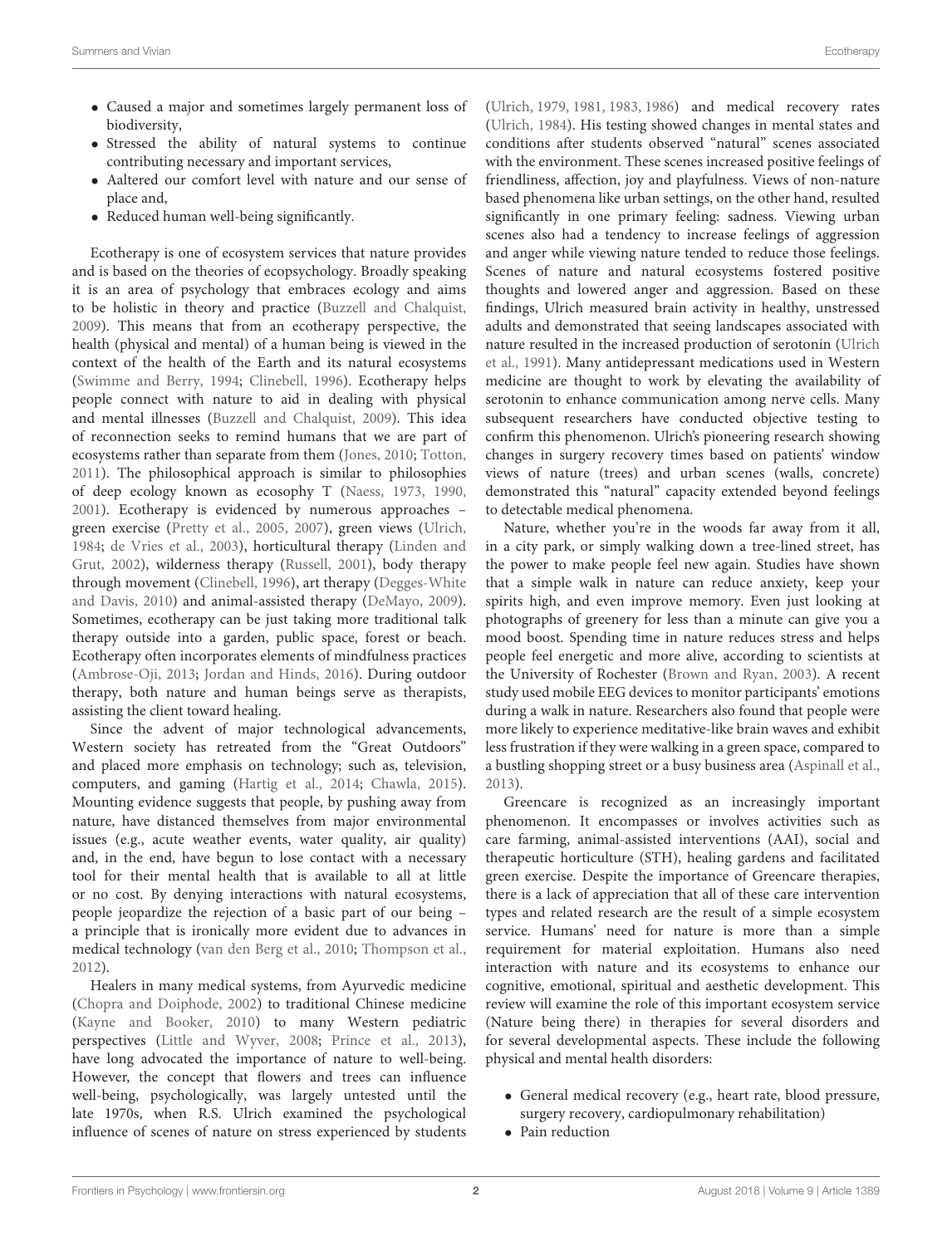- Mood and Stress (e.g., post-traumatic stress, anxiety, selfesteem, addiction, mental well-being)
- Attention Deficit/Hyperactivity Disorder
- Dementia
- Obesity
- Other Disorders (e.g., vitamin D deficiencies, general mental health issues)

Finally, Nature therapy is important for several normal developmental aspects of children and the maintenance of those aspects for adults. Therefore, the following developmental aspects are considered in this review:

- Creativity
- Cognition
- Restoration
- Well-being and Life Satisfaction.

# PHYSICAL AND MENTAL HEALTH DISORDERS

## Medical Recovery

One of the first observations of the restorative effects of nature in a medical setting showed more rapid recovery rates from gall bladder surgery if patients had a view of nature through their windows versus either no window or no natural view [\(Ulrich,](#page-12-1) [1984\)](#page-12-1). Anxiety was reduced in these patients and the recovery times of patients with a "view" of nature was half that of those with a view of a wall. Ulrich also measured brain activity in healthy, unstressed adults and demonstrated that viewing scenes of nature was associated with the elevated production of serotonin [\(Ulrich et al.,](#page-12-8) [1991\)](#page-12-8). Viewing nature scenes stimulated positive thinking and reduced aggression and post-stress anger. Ulrich's pioneering research showing changes in recovery times following operations based on patients' window views of nature (trees) and urban scenes (walls, concrete) demonstrated this "natural" capacity extended beyond feelings to tangible medical phenomena. Many other researchers have used objective testing to confirm this phenomenon.

Flowering plants and foliage in hospital rooms have attributed to enhanced recovery rates of patients undergoing appendectomies [\(Park and Mattson,](#page-11-7) [2008,](#page-11-7) [2009a\)](#page-11-8). Patients in rooms with flowers and plants required less post-operative medications, demonstrated more positive physiological responses (heart rate, anxiety and fatigue, lower systolic blood pressure, pain ratings) and had more positive emotions and greater satisfaction with their hospital rooms than those in the control group. Indoor ornamental plants were also linked to generalized enhanced health outcomes in patients recovering from surgery [\(Park and Mattson,](#page-11-9) [2009b\)](#page-11-9). Indoor plant exposure in Norway enhanced mental health recovery rates of coronary and pulmonary patients but did not enhance their physical recovery [\(Raanaas et al.,](#page-11-10) [2010\)](#page-11-10). A recent review [\(Bringslimark](#page-8-6) [et al.,](#page-8-6) [2009\)](#page-8-6) cataloged the numerous psychological benefits of passive indoor plant exposures. Passive exposure results are mixed but plant exposure has been shown to result in a variety of outcomes, including reduced pain perception, enhanced emotional states, reduced autonomic arousal, and enhanced creativity and task-performance.

## Pain Reduction

There has recently been a heightened recognition that environmental factors, including exposure to nature scenes, can influence pain [\(Malenbaum et al.,](#page-10-6) [2008\)](#page-10-6). [Wilson](#page-12-9) [\(1984\)](#page-12-9) suggested that human beings have an inherent bond with nature and the contact with the natural world could be beneficial to human health. Given this connection, it is reasonable that nature, natural settings and plants could be useful in healthcare facility design targeted to reduce pain. Natural views of landscapes are not always accessible for hospitalized patients but, even, using simple images of nature enhance recovery rates and pain reduction of coronary surgical patients [\(Ulrich et al.,](#page-12-10) [1993\)](#page-12-10). Patients exposed to images of nature were much more likely to change from stronger to weaker pain medication during recovery. Patients exposed to nature images reported significantly less anxiety as well.

Combining nature sounds and images was shown to reduce pain in a randomized clinical trial of patients undergoing flexible bronchoscopies [\(Diette et al.,](#page-9-6) [2003\)](#page-9-6). Patients who were exposed to sounds and scenes of nature reported significantly enhanced levels of perceived pain control. In an experiment where healthy participants had pain induced, exposure to a video of natural scenery increased pain tolerance and threshold [\(Tse et al.,](#page-12-11) [2002\)](#page-12-11). Exposure of increased levels of sunlight for patients having undergone spinal surgery resulted in reduced pain, stress, use of painkilling medication and the overall costs of pain medication [\(Walch et al.,](#page-12-12) [2005\)](#page-12-12).

Biomonitoring experimental sessions showed increases in pain tolerance as a result of exposure to ornamental plants in a simulated hospital room [\(Park et al.,](#page-11-11) [2002\)](#page-11-11). Similarly, pain perception appears to be altered by exposure to nature [\(Lohr](#page-10-7) [and Pearson-Mims,](#page-10-7) [2000\)](#page-10-7). Subjects were more willing to keep a hand submerged in ice water for 5 min if they were in a room with flowers than in a room without plants. However, this "plant" effect was also observed when subjects in non-plant rooms were provided other "non-nature" stimuli to distract them (e.g., bright colors).

# PTSD, Mood Modification and Stress Reduction

Post-Traumatic Stress Disorder (PTSD) is one of the most compelling costs of war. PTSD can be defined as an anxiety that can develop after exposure to a terrifying event in which grave physical harm occurred or was threatened [\(NIMH,](#page-11-12) [2011\)](#page-11-12). The prevalence of PTSD among veterans has been pronounced over the years, ranging from about 30% for men and women during the Vietnam era [\(Kulka et al.,](#page-10-8) [1990\)](#page-10-8) to 12% in the Gulf War [\(Kang](#page-10-9) [et al.,](#page-10-9) [2003\)](#page-10-9) to about 23% overall in Afghanistan/Iraq conflicts [\(Tanielian and Jaycox,](#page-12-13) [2008;](#page-12-13) [Ramchand et al.,](#page-11-13) [2010;](#page-11-13) [Fulton](#page-9-7) [et al.,](#page-9-7) [2015\)](#page-9-7). Typical mental health treatments for these veterans include trauma-focused cognitive behavioral therapies (e.g., cognitive-processing therapy, cognitive restructuring, exposure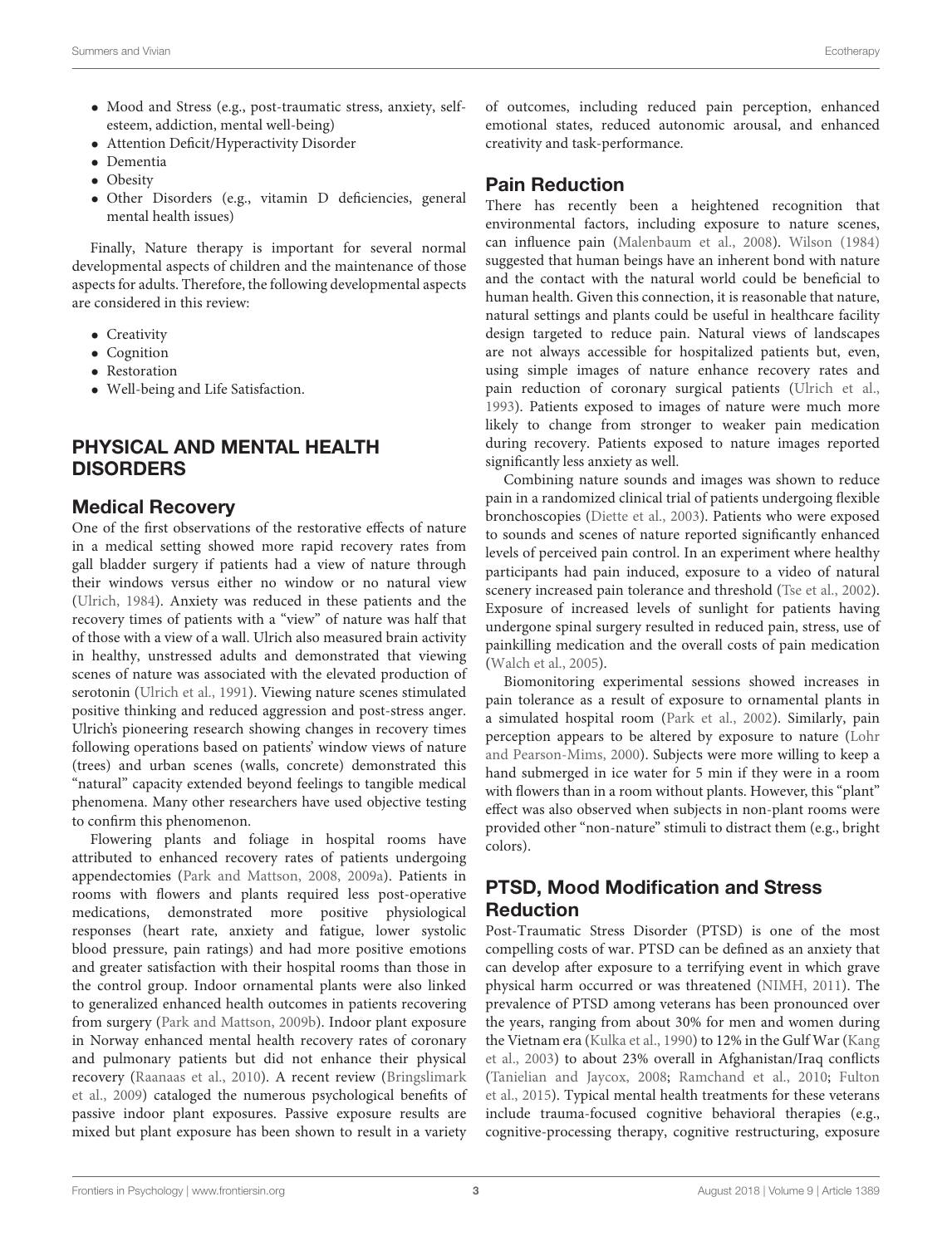therapy, stress inoculation therapy) [\(Taylor et al.,](#page-12-14) [2003;](#page-12-14) [Hassija](#page-9-8) [and Gray,](#page-9-8) [2010;](#page-9-8) [Hoge,](#page-10-10) [2011\)](#page-10-10), eye movement desensitization and reprocessing [\(Macklin et al.,](#page-10-11) [2000;](#page-10-11) [Shapiro,](#page-11-14) [2014\)](#page-11-14) and pharmaceuticals such as selective serotonin uptake inhibitors [\(Marshall et al.,](#page-10-12) [2001;](#page-10-12) [Stein et al.,](#page-11-15) [2002;](#page-11-15) [Hoge,](#page-10-10) [2011\)](#page-10-10).

An alternative strengths-based strategy for PTSD treatment has been various forms of recreation-based ecotherapy [\(Hawkins](#page-9-9) [et al.,](#page-9-9) [2016\)](#page-9-9). Strength-based approaches focus on internal strengths (e.g., interests, beliefs, talent abilities, skills, knowledge, aspirations, character strengths, virtues), external strengths (e.g., family support and involvement, social support, positive attitudes, community and home resources, ecological factors) and existing skill sets (e.g., character strengths, military skill sets). The individual's hopes, aspirations and values take priority in treatment instead of medically directed care that focuses on reducing symptoms and functional deficits [\(Anderson and](#page-8-7) [Heyne,](#page-8-7) [2012;](#page-8-7) [Heyne and Anderson,](#page-9-10) [2012\)](#page-9-10). Based on Attention-Restoration Theory (ART, [Kaplan and Kaplan,](#page-10-13) [1989\)](#page-10-13), this type of strengths-based therapy proposes that people are restored in natural environments because they escape from usual settings and become fascinated by stimulation in natural ecosystems that take their mind off their day-to-day problems. Outdoor adventure, wilderness therapy, outdoor experience and green space-based ecotherapy (e.g., whitewater river rafting, flyfishing, educational decision-making in nature, interactions and participation in nature) have been shown to be effective therapeutic media for veterans coping with PTSD [\(Berman](#page-8-8) [and Davis-Berman,](#page-8-8) [1995;](#page-8-8) [Hattie et al.,](#page-9-11) [1997;](#page-9-11) [Fredrickson and](#page-9-12) [Anderson,](#page-9-12) [1999;](#page-9-12) [Ewert et al.,](#page-9-13) [2001;](#page-9-13) [Burls,](#page-8-9) [2007;](#page-8-9) [Dustin et al.,](#page-9-14) [2011;](#page-9-14) [Mowatt and Bennett,](#page-10-14) [2011;](#page-10-14) [Sibthorp and Jostad,](#page-11-16) [2014\)](#page-11-16). For many veterans, being in nature is emotionally calming and helps them manage negative mental health symptoms through immersion in novel, natural environments. As a result of ecotherapy, many veterans can see beyond their past military experiences and injuries and establish a greater sense of purpose beyond themselves.

Green space and wilderness therapy are two ecotherapy approaches being used to address mood modification and stress reduction. Green space is important for physical and mental well-being. Interaction and engagement with green space have been linked with increased length of life and deceased risk of mental illness across a number of countries [\(Takano et al.,](#page-12-15) [2002\)](#page-12-15). Wilderness therapy is a treatment which uses a structured approach to work with adolescents with behavioral problems [\(Russell et al.,](#page-11-17) [1999;](#page-11-17) [Hill,](#page-9-15) [2007\)](#page-9-15). This type of therapy is most frequently used with adolescents at risk to help them deal with a variety of psychological problems such as adjustment, emotional or addiction [\(Annerstedt and Wahrborg,](#page-8-10) [2011\)](#page-8-10). The mental health conditions that can be addressed by these types of ecotherapy include anxiety, depression, self-esteem, addiction and stress reduction.

Coronary heart disease patients are often offered some form of rehabilitation that generally involves a combination of health education and exercise. Psychosocial mediations aimed at reducing such risks factors as anxiety and stress are less regularly included although a large body of work indicates they can be successful in modifying the progression of coronary heart disease [\(Ornish et al.,](#page-11-18) [1990;](#page-11-18) [Krantz and McCeney,](#page-10-15) [2002\)](#page-10-15). Following a myocardial event, cardiac patients report high levels of anxiety and stress during hospitalization and post-discharge. A patient's overall mood can modify rehabilitative efforts. An affirmative emotional state can offer people the freedom to examine plans for the future. Gardening is a popular and often available method of recreational ecotherapy that lends itself to a healthy lifestyle. Horticultural therapy (HT) is a process through which gardening activities, interaction with plants and closeness to nature are used as a rehabilitative strategy [\(Simson](#page-11-19) [and Straus,](#page-11-19) [1998\)](#page-11-19). Horticultural therapy has been shown to improve mood state reducing stress and its contribution to coronary heart disease (based on POMS score) [\(Wichrowski et al.,](#page-12-16) [2005\)](#page-12-16), improve self-esteem and reduce depression [\(Son et al.,](#page-11-20) [2004;](#page-11-20) [Lee et al.,](#page-10-16) [2008\)](#page-10-16), improve sleep and cognitive issues in dementia patients [\(Lee and Kim,](#page-10-17) [2008\)](#page-10-17), improve engagement and mood-related to dementia [\(Gigliotti et al.,](#page-9-16) [2004;](#page-9-16) [Gigliotti](#page-9-17) [and Jarrott,](#page-9-17) [2005\)](#page-9-17) and as a general treatment for mental health issues [\(Szofran and Myer,](#page-12-17) [2004\)](#page-12-17). Further, horticultural activities [\(Richards and Kafami,](#page-11-21) [1999\)](#page-11-21) and integrated adventure therapy programs [\(Bennett et al.,](#page-8-11) [1998\)](#page-8-11), have been shown to be useful in substance abuse treatment.

Adventure-based treatment programs have shown success in treating self-esteem issues, schizophrenia, mood modification, adolescent behavior, school success, anger management, sociality and family functionality [\(Wilson and Lipsey,](#page-12-18) [2000\)](#page-12-18). Adventureand recreation-based group interventions have been useful in promoting well-being and weight loss in schizophrenia [\(Voruganti et al.,](#page-12-19) [2006\)](#page-12-19). A 2-week wilderness camp enhanced 10 community-level coping skills related to community survival of chronic mentally ill patients [\(Banaka and Young,](#page-8-12) [1985\)](#page-8-12). Participation in a 10-day winter outdoor adventure enhanced the self-concept and locus of control for hearing-impaired individuals [\(Luckner,](#page-10-18) [1989a,](#page-10-18)[b\)](#page-10-19). Similarly, outdoor experiential approaches have proven useful in promoting adjustment to brain injury [\(Thomas,](#page-12-20) [2004\)](#page-12-20). One of the most useful applications of wilderness and outdoor experiences has been with the improvement of family functionality and well-being [\(Davis-](#page-9-18)[Berman and Berman,](#page-9-18) [1989;](#page-9-18) [Harper and Cooley,](#page-9-19) [2007;](#page-9-19) [Harper](#page-9-20) [et al.,](#page-9-20) [2007;](#page-9-20) [Harper and Russell,](#page-9-21) [2008\)](#page-9-21), adolescent attachment [\(Bettman,](#page-8-13) [2007\)](#page-8-13) and chemical dependency [\(Kennedy and](#page-10-20) [Minami,](#page-10-20) [1993\)](#page-10-20).

Healing gardens and natural ecosystem encounters have been shown to reduce depression [\(McCaffrey,](#page-10-21) [2007\)](#page-10-21), restore attention in cancer patients [\(Cimprich and Ronis,](#page-8-14) [2003\)](#page-8-14), treat dementia [\(Detweiler et al.,](#page-9-22) [2008\)](#page-9-22) and reduce stress [\(Kohlleppel and Bradley,](#page-10-22) [2002\)](#page-10-22). [Wells and Evans](#page-12-21) [\(2003\)](#page-12-21) reported that 8–10 year-old children from rural areas who were exposed to high levels of nearby nature experienced less stress and tended to recover from stress events more rapidly than children living in homes that lacked direct contact with nature. Cause and effect are difficult to disentangle in these interactions – does nature provide an opportunity for stress recovery; or does contact with nature assist in the development of coping mechanisms; or does it enhance possibilities for interaction with other children; or is the improved stress tolerance simply due to a combination of social and environmental factors? Almost twice as many children chose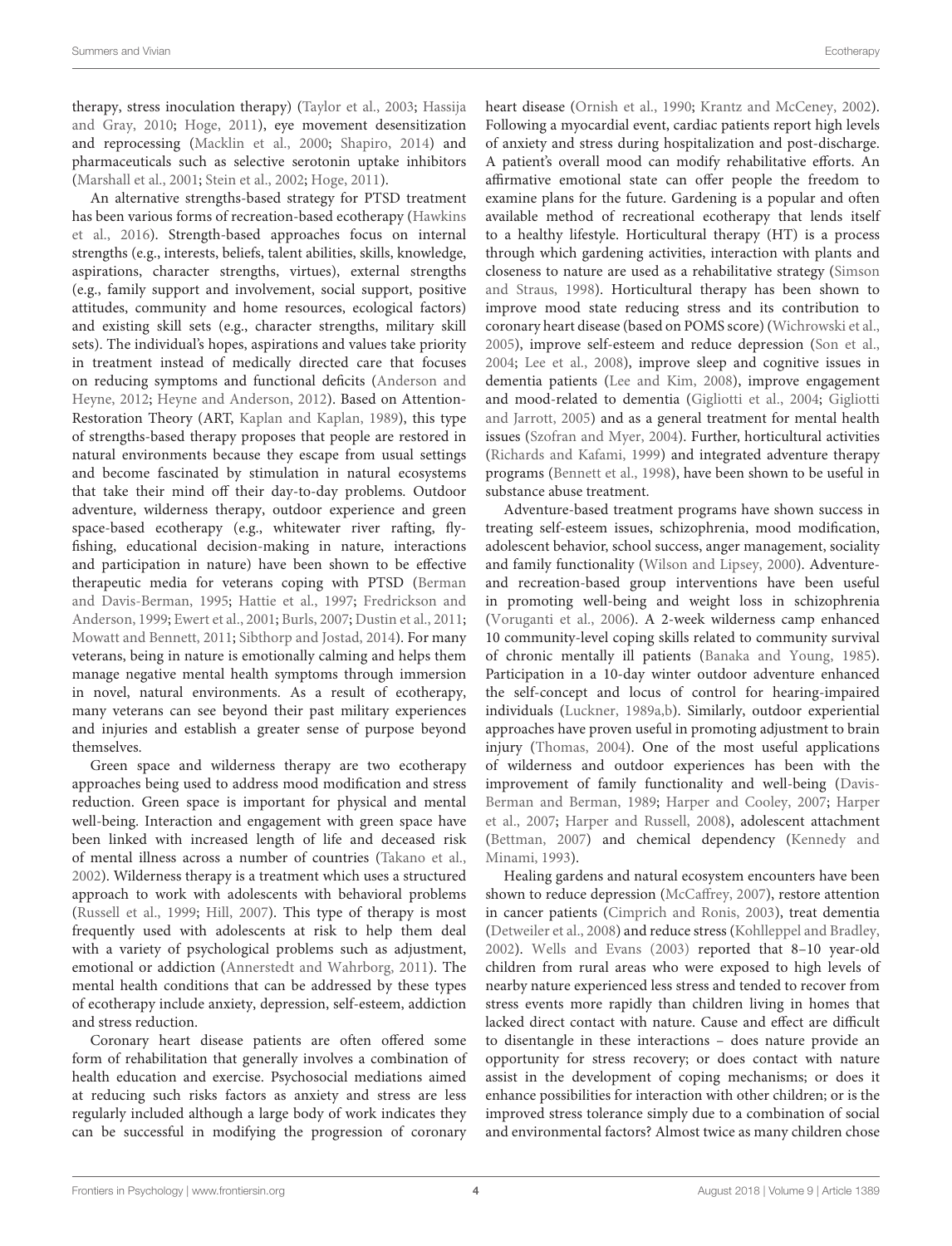to play in spaces with trees than in spaces lacking natural elements [\(Taylor et al.,](#page-12-22) [1998\)](#page-12-22).

# ADHD

The lack of contact with nature [\(Louv,](#page-10-23) [2008\)](#page-10-23) has been suggested to be one of the primary reasons underlying the recent surge in childhood maladies like Attention Deficit Hyperactivity Disorder (ADHD) [\(van der Berg and van der Berg,](#page-12-23) [2010\)](#page-12-23). Over 6 million children in the United States are struggling to cope with chronic attentional deficit or attention-deficit/hyperactivity disorder (ADHD) [\(CDC,](#page-8-15) [2017a\)](#page-8-15). ADHD reduces children's attentional capacity and can have detrimental effects on many aspects of their lives (e.g., interpersonal relationships, school, personal growth). Many current treatments for ADHD have limited success and have numerous weaknesses, including appetite suppression, sleep disruption, depression and flattened affect [\(Douglas,](#page-9-23) [1972;](#page-9-23) [Fiore et al.,](#page-9-24) [1993;](#page-9-24) [Hinshaw,](#page-9-25) [1994;](#page-9-25) [Smucker and](#page-11-22) [Hedayat,](#page-11-22) [2001;](#page-11-22) [Purdie et al.,](#page-11-23) [2002;](#page-11-23) [Collingwood,](#page-9-26) [2010\)](#page-9-26). Similarly, behavioral therapies, the second form of ADHD treatment (e.g., direct contingency management, self-monitoring), are typically insufficient to bring children into normal ranges of functioning [\(Hinshaw,](#page-9-25) [1994\)](#page-9-25). Unfortunately, some available treatments have costly side effects and many have limited effectiveness. Attention Restoration Theory proposes that contact with nature and natural ecosystems support attention enhancement and many studies have demonstrated that contact with nature can result in increased attention in adults [\(Kaplan,](#page-10-24) [1995\)](#page-10-24) and children [\(Taylor](#page-12-24) [et al.,](#page-12-24) [2001\)](#page-12-24).

Factors like children's motor ability, concentration and social play are all positively influenced following interaction or play in nature [\(Fjortoft and Sageie,](#page-9-27) [2000;](#page-9-27) [Fjortoft,](#page-9-28) [2001,](#page-9-28) [2004\)](#page-9-29). This improvement is particularly apparent involving children with ADHD [\(Taylor et al.,](#page-12-24) [2001;](#page-12-24) [Kuo and Taylor,](#page-10-25) [2004;](#page-10-25) [Taylor and](#page-12-25) [Kuo,](#page-12-25) [2009\)](#page-12-25). Exposure to an ordinary natural setting (i.e., Nature) may be widely effective in reducing attention deficit symptoms in children. Increased green outdoors activities result in reduced children's ADHD symptoms and have more positive affect effects on symptoms than activities in other settings [\(Kuo and Taylor,](#page-10-25) [2004\)](#page-10-25). This green advantage was found among children who lived in a variety of community types regardless of community size, geographic region or household income. This positive effect of natural exposure on ADHD symptoms cannot be the result of the novelty of exposure to green spaces for urban children as rural children show similar positive results [\(Kuo and Taylor,](#page-10-25) [2004\)](#page-10-25).

Attention Restoration Theory (ART) [\(James,](#page-10-26) [1962;](#page-10-26) [Kaplan,](#page-10-24) [1995\)](#page-10-24) was originally developed in environmental psychology to explain why people consistently reported a sense of renewal after wilderness and other natural environment encounters. Adults and children tend to perform systematically better on objective attention measures after viewing or spending time in natural surroundings [\(Tennessen and Cimprich,](#page-12-26) [1995;](#page-12-26) [Kuo,](#page-10-27) [2001;](#page-10-27) [Taylor](#page-12-27) [et al.,](#page-12-27) [2002;](#page-12-27) [Taylor and Kuo,](#page-12-25) [2009\)](#page-12-25).

## Dementia

Nature-related activities are a normal part of life – pottering in a garden, looking out a window or walking in the countryside. Such basic pleasures are often unattainable for a person with dementia living in a care facility. Holistic, interdisciplinary approaches to integrating nature into dementia care facilities provide care that supports both natural sensory stimulation and nature-based activities [\(Chalfont,](#page-8-16) [2007\)](#page-8-16). Horticultural therapy for dementia patients seeks to increase human contact while engaging clients with nature [\(Abbott et al.,](#page-8-17) [1997;](#page-8-17) [van Loon,](#page-12-28) [2004\)](#page-12-28). The modification of dementia residential design plans in order to incorporate plants, nature and gardens have shown positive effects [\(Day et al.,](#page-9-30) [2000;](#page-9-30) [Cobley,](#page-9-31) [2002;](#page-9-31) [Chalfont,](#page-8-18) [2005\)](#page-8-18).

Agitated aggressive behavior often occurs in late stage dementia. This behavior usually results in the use of chemical and physical restraints which can have significant side effects. Environmental psychologists have shown that exposure to nature and natural settings decreases agitation [\(Whall et al.,](#page-12-29) [1997\)](#page-12-29). Walled gardens appear to have a positive effect on the morale of special care dementia patients but do not always result in reductions in disruptive behaviors [\(Lovering,](#page-10-28) [1990;](#page-10-28) [Mather et al.,](#page-10-29) [1997\)](#page-10-29).

## **Obesity**

More than 36% of United States adults and 17% of United States children are classified as obese [\(CDC,](#page-8-19) [2017b\)](#page-8-19) and the number is increasing annually. The medical cost of obesity in the United States alone is estimated to be over \$150 billion [\(CDC,](#page-8-19) [2017b\)](#page-8-19). Globally the obesity rate increases to about 50% for adults and is about the same for children [\(OECD,](#page-11-24) [2017\)](#page-11-24). Common health consequences of obesity include cardiovascular diseases (mainly heart disease and stroke), musculoskeletal disorders (especially osteoarthritis), diabetes and some cancers (e.g., endometrial, breast, ovarian, prostate, liver, gall bladder, kidney and colon). Childhood obesity is associated with higher chance of adult obesity, premature death and disability in adulthood. In addition to the higher likelihood of these maladies in adulthood, obese children often experience difficulties in breathing, higher risk of fractures, insulin resistance, hypertension, early markers of cardiovascular disease and mental health issues.

The interaction between the children's physical activity and the environment is very complex. Physical activity is important for children's health at all ages. It is clear that physical activity is strongly related to both the obesity and fitness of children. Both obesity and fitness track into adulthood where they can enhance risk factors for cardiovascular disease, metabolic disorders and early mortality. People with ready access to nature are less likely to be obese, inactive or dependent on anti-depressants [\(Neslen,](#page-11-25) [2017\)](#page-11-25). Greenspace is an important resource for physical activity. It has the potential to contribute to the reduction of obesity and to improve health. In a review of quantitative research examining the association of greenspace and physical activity, weight status and health condition related to elevated weight, the majority of studies found a positive, but weak, association between greenspace and obesity-related health indicators [\(Lachowycz and](#page-10-30) [Jones,](#page-10-30) [2011\)](#page-10-30). Increased vegetation and greenspace were reported to be associated with reduced weight [\(Liu et al.,](#page-10-31) [2007;](#page-10-31) [Tilt et al.,](#page-12-30) [2007;](#page-12-30) [Bell et al.,](#page-8-20) [2008\)](#page-8-20). In eight major European cities, people were 40% less likely to be obese in the greenest areas of those cities [\(Ellaway et al.,](#page-9-32) [2005\)](#page-9-32).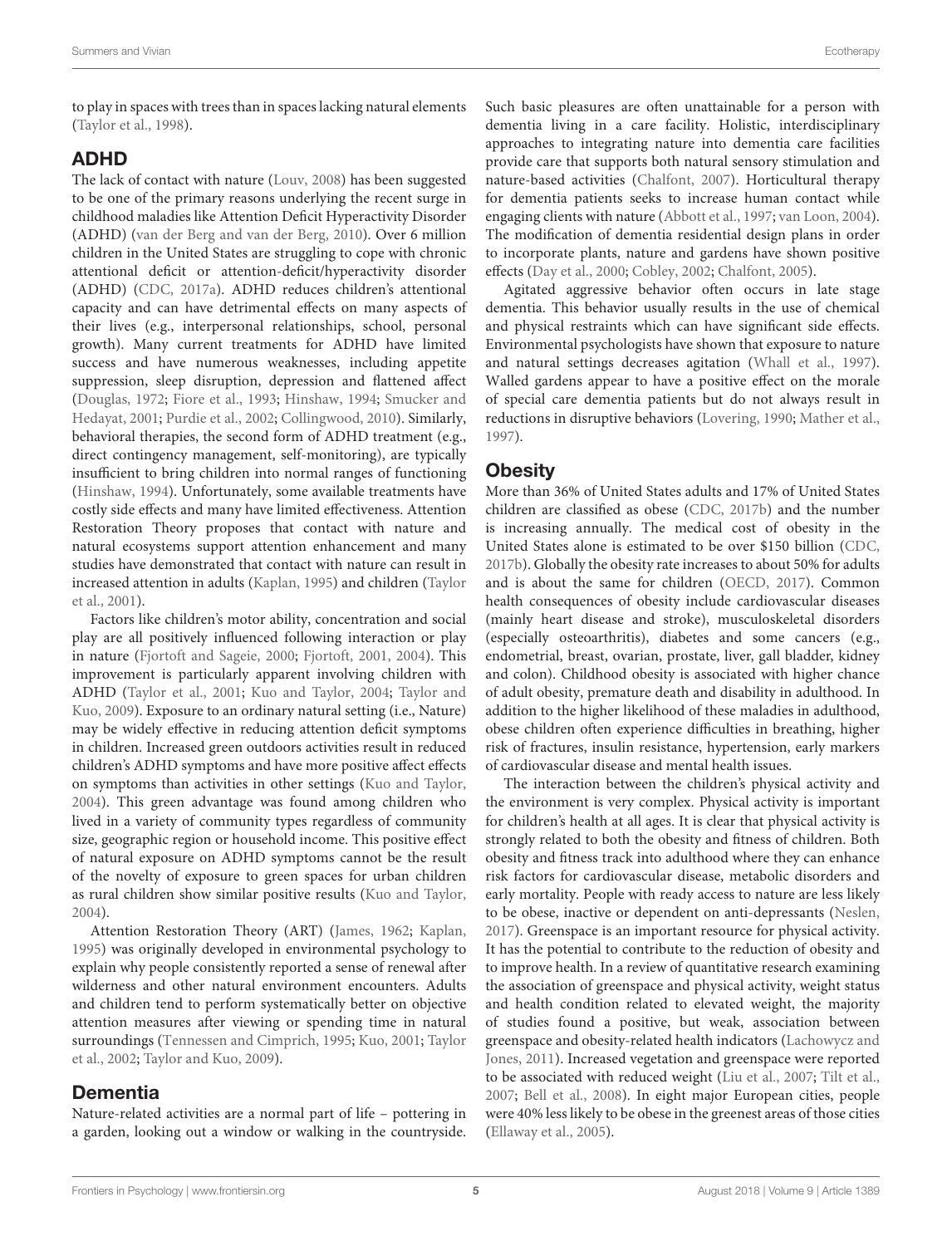# Other Disorders (Vitamin D)

Exposure to the sun is a requirement for the synthesis of adequate amounts of vitamin D by humans. Ultraviolet B from sunlight is absorbed by dehydrocholesterol in the skin which is subsequently transformed and converted to vitamin D3. Then, the liver metabolizes the vitamin into its biologically active form. Lack of vitamin D is recognized as a potential cause of rickets in children and elevating the potential for osteoporosis and even osteomalacia in adults. Similarly, as a result of more recent findings, it has been recognized that deficiency of vitamin D is correlated with increased multiple sclerosis, cardiovascular disease, some cancers, type I diabetes and rheumatoid arthritis, with possible links to schizophrenia and type II diabetes [\(Holick,](#page-10-32) [2004\)](#page-10-32).

Possibly due to overall reduction of sunlight exposure, people living at higher latitudes have reduced incidence of multiple sclerosis (MS) although Norway appears to be an exception. This Norwegian anomaly may be the result of the enhanced outdoor activities by children [\(Kampman et al.,](#page-10-33) [2007\)](#page-10-33). It is possible that concerns over skin cancers being related to extensive exposure to the sun in combination with people spending less time outdoors is reducing the general population's exposure to sunlight resulting in a reduction the incidence of these chronic diseases.

# DEVELOPMENT, INTERACTION WITH NATURE AND RESTORATION

Children, today, grow up with a variety of indoor play facilities to choose from, including videogames, indoor play gardens, television and even indoor playground equipment; [\(Karsten,](#page-10-34) [2005\)](#page-10-34). Increasing urbanization has significantly reduced the opportunity for safe outdoor play in cities and, even, in the suburbs. In order to protect them from harm, many parents actively discourage children from going outdoors [\(Veitch et al.,](#page-12-31) [2010\)](#page-12-31). As a result, more children are growing up disconnected from nature and the outdoors. This severing from interactions with nature could have important ramifications for children's well-being and healthy development [\(Little and Wyver,](#page-10-5) [2008\)](#page-10-5).

# Self-Esteem, Creativity and Development

Researchers have established significant and strong connections between direct contacts with nature and strengthened development in children [\(Bandoroff and Schrer,](#page-8-21) [1994;](#page-8-21) [Kellert](#page-10-35) [and Derr,](#page-10-35) [1998;](#page-10-35) [Kuo and Taylor,](#page-10-25) [2004;](#page-10-25) [Noddings,](#page-11-26) [2006;](#page-11-26) [Louv,](#page-10-23) [2008\)](#page-10-23). [Kellert](#page-10-36) [\(2002\)](#page-10-36) concluded that direct contact with nature significantly and positively impacts children's affective, cognitive, and moral development. [Wells and Evans](#page-12-21) [\(2003\)](#page-12-21) showed that scores for anxiety, behavioral conduct disorders and depression were lower for rural children living near nature. Children living near natural ecosystems rated themselves higher on measures of self-worth than their peers in less natural settings [\(Wells and](#page-12-21) [Evans,](#page-12-21) [2003\)](#page-12-21). The greener a child's view from their apartment, the higher he or she scored on several measures of delay of gratification and impulse control [\(Taylor et al.,](#page-12-27) [2002\)](#page-12-27).

Children's general access to nature seems to be diminishing [\(Kahn,](#page-10-37) [2002;](#page-10-37) [Kellert,](#page-10-36) [2002\)](#page-10-36). Not only is there less nature for children to access but many parents may be limiting children's freedom to access nature for fear of violence and accident [\(Spencer and Wooley,](#page-11-27) [2000;](#page-11-27) [Louv,](#page-10-23) [2008\)](#page-10-23). Children's lives are increasingly filled with programmed activities, leaving them with minimal time for exploring nature. A diverse literature has explored the potential impacts of green spaces on healthy child development. Some of the most exciting findings of a link between contact with nature and developmental outcomes in children come from the effects of outdoor challenge programs on children's self-esteem and sense of self. These findings suggest that contact with nature is likely to have significant benefits for children's development [\(Kaplan,](#page-10-38) [1977;](#page-10-38) [Kaplan and Talbot,](#page-10-39) [1983;](#page-10-39) [Kellert and Derr,](#page-10-35) [1998\)](#page-10-35). Similarly, many studies suggested a systematic relationship between outdoor curricula in green space and enhanced learning [\(Basile,](#page-8-22) [2000;](#page-8-22) [Ratanapojnard,](#page-11-28) [2001\)](#page-11-28). Studies comparing creative play in natural versus built spaces are consistent with nature supporting cognitive, social and emotional development [\(Kirkby,](#page-10-40) [1989;](#page-10-40) [Taylor et al.,](#page-12-22) [1998\)](#page-12-22).

While methodological arguments could be raised with several of the above studies, the patterns of findings point in the same direction and the persistence of findings across cultural groups and numerous childhood settings. The general belief that contact with nature is supportive in several domains of children's development – cognitive, social and emotional. Just as children require good nutrition and sleep patterns for positive development, they also need contact with nature.

# Cognition

Research into childhood outdoor experiences has identified increased cognitive functioning to be a key benefit of interaction with ecosystems [\(Chipeniuk,](#page-8-23) [1995;](#page-8-23) [Falk and Dierking,](#page-9-33) [1997;](#page-9-33) [Wells,](#page-12-32) [2000;](#page-12-32) [Kisiel,](#page-10-41) [2005;](#page-10-41) [Tzoulas et al.,](#page-12-33) [2007\)](#page-12-33). In a longitudinal study of children in low-income families where the families were relocated to houses with more nearby nature, the children had higher levels of cognitive functioning and an enhanced ability to direct attention which continued several months after returning to their original homes [\(Wells,](#page-12-32) [2000\)](#page-12-32).

# Restoration

Evidence pointing to the psychological and restorative benefits of nature has accumulated significantly over the past several decades. [Olmsted](#page-11-29) [\(1865\)](#page-11-29) was particularly sensitive to the role of nature (i.e., natural scenery) in restoration. The early writings of Thoreau and his perceptiveness and foresight are likely more appreciated today [\(Anderson,](#page-8-24) [1968;](#page-8-24) [Stern,](#page-11-30) [1970\)](#page-11-30). While these writings have great power and provide deep inspiration for some, the more empirical evidence is convincing for others. Several studies [\(Kaplan and Kaplan,](#page-10-13) [1989;](#page-10-13) [Relf,](#page-11-31) [1992;](#page-11-31) [Hartig et al.,](#page-9-34) [2003;](#page-9-34) [Berman et al.,](#page-8-25) [2008;](#page-8-25) [Bowler et al.,](#page-8-26) [2010\)](#page-8-26) have addressed the potential restorative qualities of the interaction with nature.

Studies in the 1990s demonstrated the restorative influence of interactions with nature with regard to directed attention [\(Hartig](#page-9-35) [et al.,](#page-9-35) [1991\)](#page-9-35), information processing effectiveness [\(Hartig et al.,](#page-9-35) [1991\)](#page-9-35), cancer patient enhanced effectiveness recovery [\(Cimprich,](#page-8-27) [1992,](#page-8-27) [1993\)](#page-8-28) and the restorative benefits of a natural view on attentiveness [\(Tennessen and Cimprich,](#page-12-26) [1995\)](#page-12-26). These studies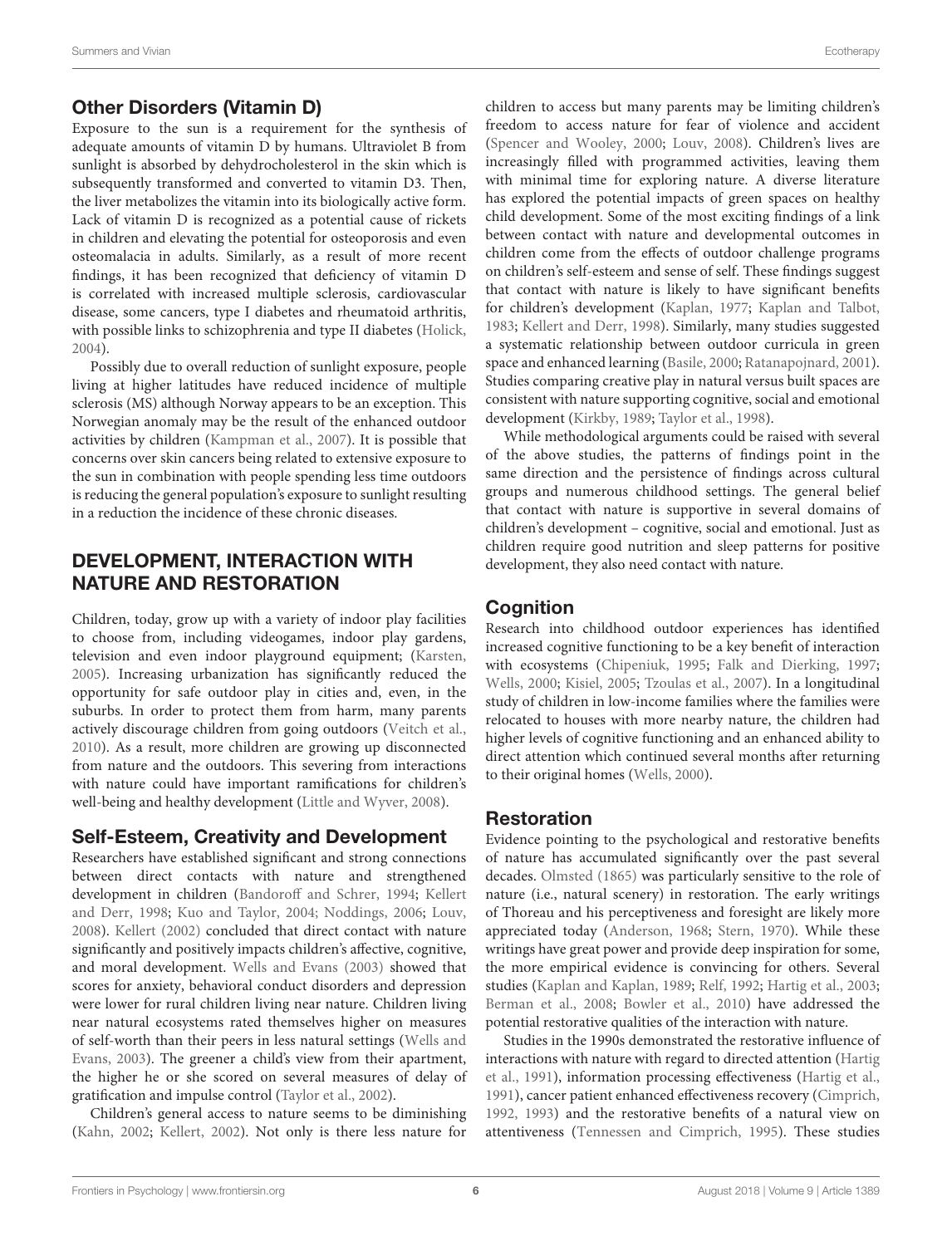demonstrated there is a link between restorative experience and directed attention.

## Well-Being/Life Satisfaction

In recent years, interest has grown in the positive benefits that might be gained from natural ecosystems and time spent outdoors with regard to an individual's well-being [\(Pretty et al.,](#page-11-32) [2003,](#page-11-32) [2005,](#page-11-3) [2007;](#page-11-4) [Bird,](#page-8-29) [2007;](#page-8-29) [Burls,](#page-8-9) [2007;](#page-8-9) [MIND,](#page-10-42) [2007;](#page-10-42) [Peacock](#page-11-33) [et al.,](#page-11-33) [2007\)](#page-11-33). Because many people live in towns and cities, there are a number of efforts, even including exercise, to reconnect people with nature. Participating in physical activity and experiencing nature both play an important role in positively influencing our health and well-being. Short-term walking interventions, particularly in greenspaces, energize and enhance personal well-being and vitality [\(Peacock et al.,](#page-11-33) [2007;](#page-11-33) [Plante](#page-11-34) [et al.,](#page-11-34) [2007;](#page-11-34) [Teas et al.,](#page-12-34) [2007;](#page-12-34) [Barton et al.,](#page-8-30) [2009;](#page-8-30) [Focht,](#page-9-36) [2009;](#page-9-36) [Ryan et al.,](#page-11-35) [2010\)](#page-11-35) although walking combined with virtual reality settings depicting natural ecosystems also relaxes and enhances well-being [\(Plante et al.,](#page-11-36) [2003,](#page-11-36) [2006\)](#page-11-37). Similarly, running in nature enhances the exercise experience, modifies physiology and mood and increases overall well-being [\(McMurray et al.,](#page-10-43) [1988;](#page-10-43) [Harte](#page-9-37) [and Eifert,](#page-9-37) [1995;](#page-9-37) [Kerr et al.,](#page-10-44) [2006;](#page-10-44) [Hug et al.,](#page-10-45) [2008\)](#page-10-45). Research has established a strong link between contact with nature and enhanced human well-being [\(Greenleaf et al.,](#page-9-38) [2014\)](#page-9-38).

# **DISCUSSION**

The primary interest of this review is to bring attention to an ecosystem service that is often overlooked, particularly by ecosystem services researchers. These researchers primarily address issues associated with the cleansing of air and water, the recycling of nutrients, the decomposition of waste and the support of living natural resources used for food and fiber. Nature's impact of human physical and mental health can be just as important a service to humans as the services listed above. However, in conducting this review, there are natural issues which arise outside of the ecosystem service's identification. For example, how good is the information relating the impact of nature interactions on these human health conditions? Does it indicate a strong causal linkage or a more causal association? Similarly, what are the underlying psychological processes underlying these relationships? While not, the main intent of the review, a discussion following which addresses these two points – (1) potential underlying mechanisms for these phenomena and (2) associational versus causal evidence for these impacts.

The stress of an unpleasant environment can result in feeling anxious, sad, helpless or depressed. These negative emotions, in turn, elevate heart rate, blood pressure and muscle tension which can suppress the immune system [\(Numeroff,](#page-11-38) [1983\)](#page-11-38). Pleasing environments (e.g., nature) seem to have a reverse effect (e.g., most of the literature cited in this review). Researchers don't yet understand all the details of why changes like these occur, but one possible explanation is that the types of interaction with nature described in this review reduce stress (e.g., [Kohlleppel and](#page-10-22) [Bradley,](#page-10-22) [2002;](#page-10-22) [Hartig et al.,](#page-9-34) [2003;](#page-9-34) [Wells and Evans,](#page-12-21) [2003\)](#page-12-21) and help people develop a more positive outlook [\(Folkman,](#page-9-39) [2008\)](#page-9-39) both of which have been shown to strengthen the body's immune system [\(Dillon et al.,](#page-9-40) [1986;](#page-9-40) [Reiche et al.,](#page-11-39) [2004;](#page-11-39) [Segerstrom and Miller,](#page-11-40) [2004\)](#page-11-40).

At the most basic level, the purpose of nature-based therapeutic programs is behavior change [\(Maller et al.,](#page-10-46) [2006\)](#page-10-46). This therapeutic approach focuses on the utility of positive emotions to combat the symptoms and basis of illness. The examination of positive emotions is this manner is relatively recent [\(Fredrickson,](#page-9-41) [1998,](#page-9-41) [2001\)](#page-9-42). Positive emotions are any feeling where there is a lack of negativity. [Fredrickson](#page-9-43) [\(2009\)](#page-9-43) identifies the 10 most common positive emotions as joy, gratitude, serenity, interest, hope, pride, amusement, inspiration, awe and love. [Fredrickson](#page-9-42) [\(2001\)](#page-9-42) formulated a new theoretical psychological model to better capture the utility of positive emotion called Broaden-and-Build Theory. This theory is in contract to traditional psychological models which described the function of negative emotions and their relationships to psychological outcomes. Life threatening circumstances often result in quick and decisive actions that are linked to negative emotions.

Although positive emotions can occur in these types of negative situations, they generally occur in non-life-threatening circumstances. Interactions with nature support several of the key propositions of the broaden-and build theory and can enhance cognition as well as intrinsic motivation to attachment styles and behavior [\(Fredrickson,](#page-9-41) [1998\)](#page-9-41). The creation of these distinct kinds of positive emotions broaden and individual's short-term thought action processes – enhancing their abilities to cope or adjust to mental health and developmental situations. Interaction with nature develops these positive emotions and the use the connection forms the basis for eco-therapy [\(Buzzell and](#page-8-0) [Chalquist,](#page-8-0) [2009\)](#page-8-0).

Evidence (most of the studies cited in this review) suggests that enhancement of these positive emotions results in broadened scopes of cognition, attention and action; thus, addressing disorders like stress, PSTD, ADHD, and dementia. Similarly, increases in positive emotions promote well-being, sense of security, and connection to nature building intellectual, social and physical resources [\(Fredrickson and Branigan,](#page-9-44) [2005\)](#page-9-44).

It is very difficult to "prove" or even effectively demonstrate causality in nature interaction studies involving humans. The human-nature interaction is often a holistic phenomenon not easily reduced to a reductionist hypothesis-testing approach holding only one factor in change versus a control where the factor is not changed and all other factors are held constant. Human interactions are holistic and not reductionist; therefore, several potential "causes" are always possible in many of the studies reviewed here. This likelihood of numerous "causes" often leads social scientists to evaluate using a weight of evidence approach (preponderance of associational relationships) rather than the typical hypothesis-testing approach of the natural scientist. Even many, natural scientists use observational finding (associations) to develop theoretical constructs addressing large holistic phenomena and then support these theories using reductionist experiments. Many, if not most, large-scale theoretical advances have been the result of holistic associational inferences based on associational data and then supplemented by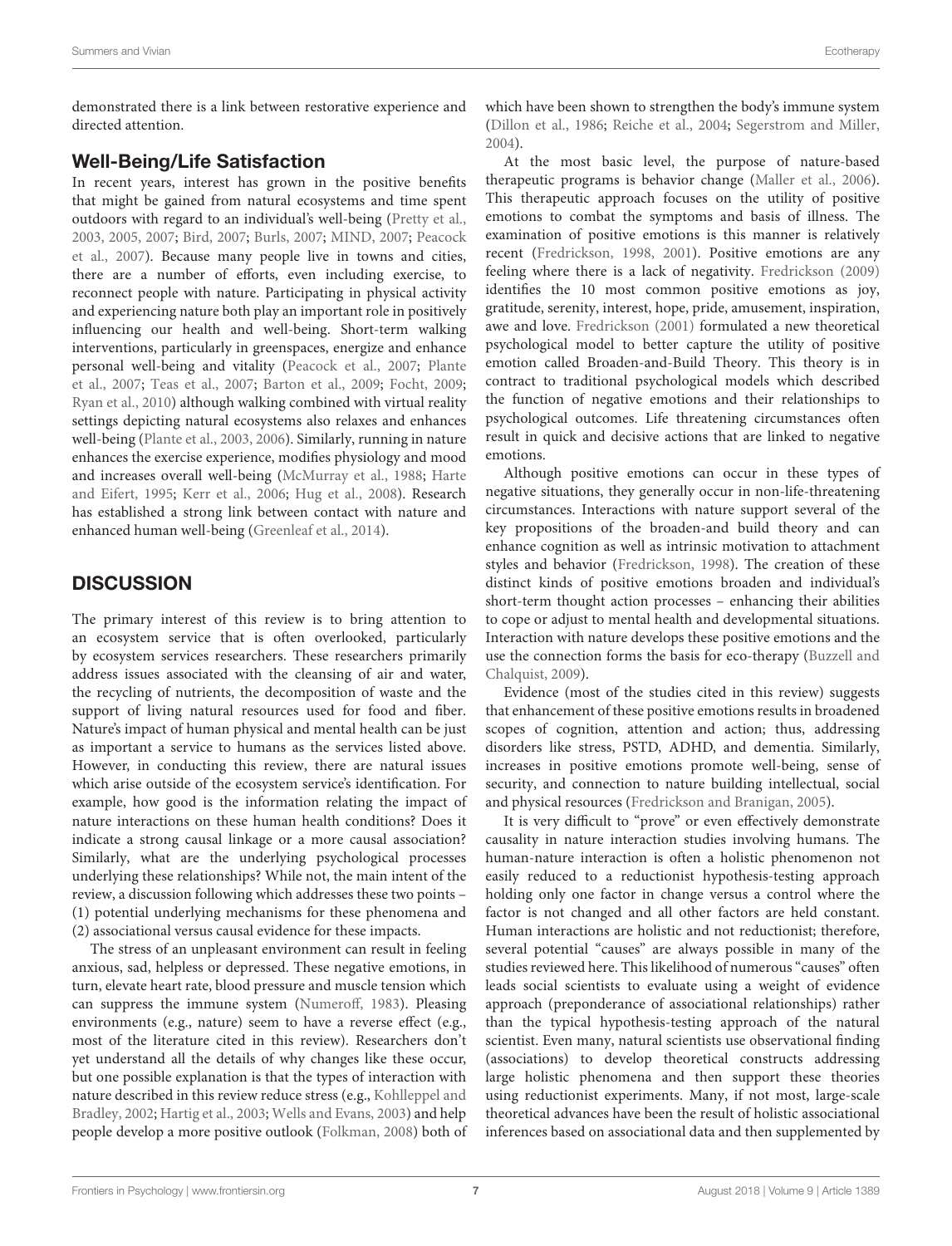hypothesis-testing experimentation where feasible. Such is often the case in studies of the impacts of interaction with nature on the human condition.

With this phenomenological tenet in mind, the previous discussed studies are assessed based on the nature of the relationships – associational, weight of evidence, holistic or causal. The intent of these comparisons is not to lessen the impact of associational studies but to assuage critics of nonhypothesis-testing results as being less persuasive that direct hypothesis-testing experimentation. **[Supplementary Table S1](#page-8-31)** provides an overview of the studies reviewed herein and categorizes their findings as associational, associational weight of evidence, implied causal based on holistic evidence, or causal based on quasi-rigorous or rigorous experimentation. Much of the studies relating the interaction with nature and positive physical and mental health. Of the 123 studies reviewed here, the large majority (85%) includes associational information based on observations and surveys as opposed to rigorous causal hypothesis testing. This use of associational relationships does not negate the potential of a relationship but simply suggests that other co-linear information may be confuse the specific likelihood of a specific mechanism being identified. In many instances, many of these associational relationships (30%) are the result of quasi-experimental designs that differentiate between dual or multiple groups for a specific factor but let all other factors vary as they simply occur (addressing that all other factors vary similarly). While associational information dominates the type of analyses in all types of studies linking interactions with nature and health impacts, this is the common approach used by social scientists, non-research health practitioners, and public health departments. The utility of these associations is make multiple observations to create a weight-of-evidence for a set of hypotheses relating nature and health outcomes.

While the social sciences tend to prefer the weight-ofevidence and associational approaches, 51% of the reviewed studies represented quasi-rigorously or rigorously designed hypothesis testing experiments to support the linkages between interactions with nature and changes in physical and mental health. This is a common approach for the medical research community (representing about a quarter on the hypothesis testing experiments). The fact that roughly half of the studies reviewed used some type of hypothesis-testing experimental design suggest that the linkages for some relationships – for example, nature views (including plant life) on medical recovery, pain reduction and pain tolerance; some wilderness challenges impacts on behavioral modifications and locus of control issues; some gardening and nature interactions effects on disease treatment and blood chemistry; and, nature exposure and outdoor exercise on stress reduction.

Most hypothesis-testing designs are also associational (by statistical design) so nearly 45% of the results of the reviewed studies were both hypothesis-testing and associational. The remaining 40% of associational results were largely linking recreation-based ecotherapy to changes in condition for PTSD patients; mood, self-worth and well-being modifications resulting from interactions with nature or greenspace; many behavioral modification in adolescents (including substance abuse) resulting

from wilderness encounters; attention deficit improvements from nature encounters; impacts of nature encounters on dementia improvement; and nature interactions improvements to childhood development, coping skills, and cognition. Similarly, the connections between outdoor exercise and greenspaces with reduction in obesity were largely associational.

# **CONCLUSION**

Clear and abundant evidence demonstrates that interaction with nature affects not only well-being but health throughout life. The evidence suggests that people, who as children strongly interact with ecosystems and environment, live longer with a better quality of life. This "therapy" tends to make them more active, connected to people and society, engaged with natural places and eat healthier foods. These interactions, even as an adult, often result in lower blood C-reactive proteins and cortisol levels. As a result, children and adults who interact with nature and natural settings tend to be members of groups and volunteer more, have higher self-esteem and better mood, keep learning, and continue regularly to engage with nature and be more resilient to stress. Conversely, people, who, particularly as children, tended to stay indoors (and thus not receive this "therapy"), appear to be more inactive or sedentary, disconnected from society, eat energydense and unhealthy foods, and have higher levels of blood c-reactive proteins and cortisol.

This review has highlighted the role of ecosystems and human-ecosystem interaction as a therapeutic device for a variety of physical, mental and developmental health issues to develop:

- Mobility, dexterity, stamina and resilience;
- Relief of depression and anxiety and improved concentration and memory; and
- Self-management, improved social and familial relations and skills, and self-esteem.

The research and literature seem to support the theoretical benefits derived from ecotherapy and human-ecological interactions. Thus, it seems rather obvious that:

- Being in nature affects health (physical and mental) positively. Being able to regularly get away from your built environment (house or office) and perform activities in a natural setting (or just being able to rest in a natural setting) can restore mental state and physical capacities [\(Hartig,](#page-9-45) [2007;](#page-9-45) [Bjork et al.,](#page-8-32) [2008;](#page-8-32) [Grahn et al.,](#page-9-46) [2010\)](#page-9-46);
- Nature affects health positively for most people [\(Ulrich,](#page-12-35) [1999,](#page-12-35) [2001\)](#page-12-36) or some people based on the interaction [\(Grahn](#page-9-47) [and Stigsdotter,](#page-9-47) [2010\)](#page-9-47);
- Many nature-based activities affect health positively but may depend on the context of the surrounding environment [\(Burls,](#page-8-9) [2007,](#page-8-9) [2008;](#page-8-33) [Ottoson and Grahn,](#page-11-41) [2008;](#page-11-41) [Grahn et al.,](#page-9-46) [2010\)](#page-9-46); and
- Some people will be more affected than others by treatment in nature-based therapeutic settings [\(Grahn et al.,](#page-9-46) [2010\)](#page-9-46).

It seems clear that this service that Nature provides (e.g., Nature being there to provide therapeutic or developmental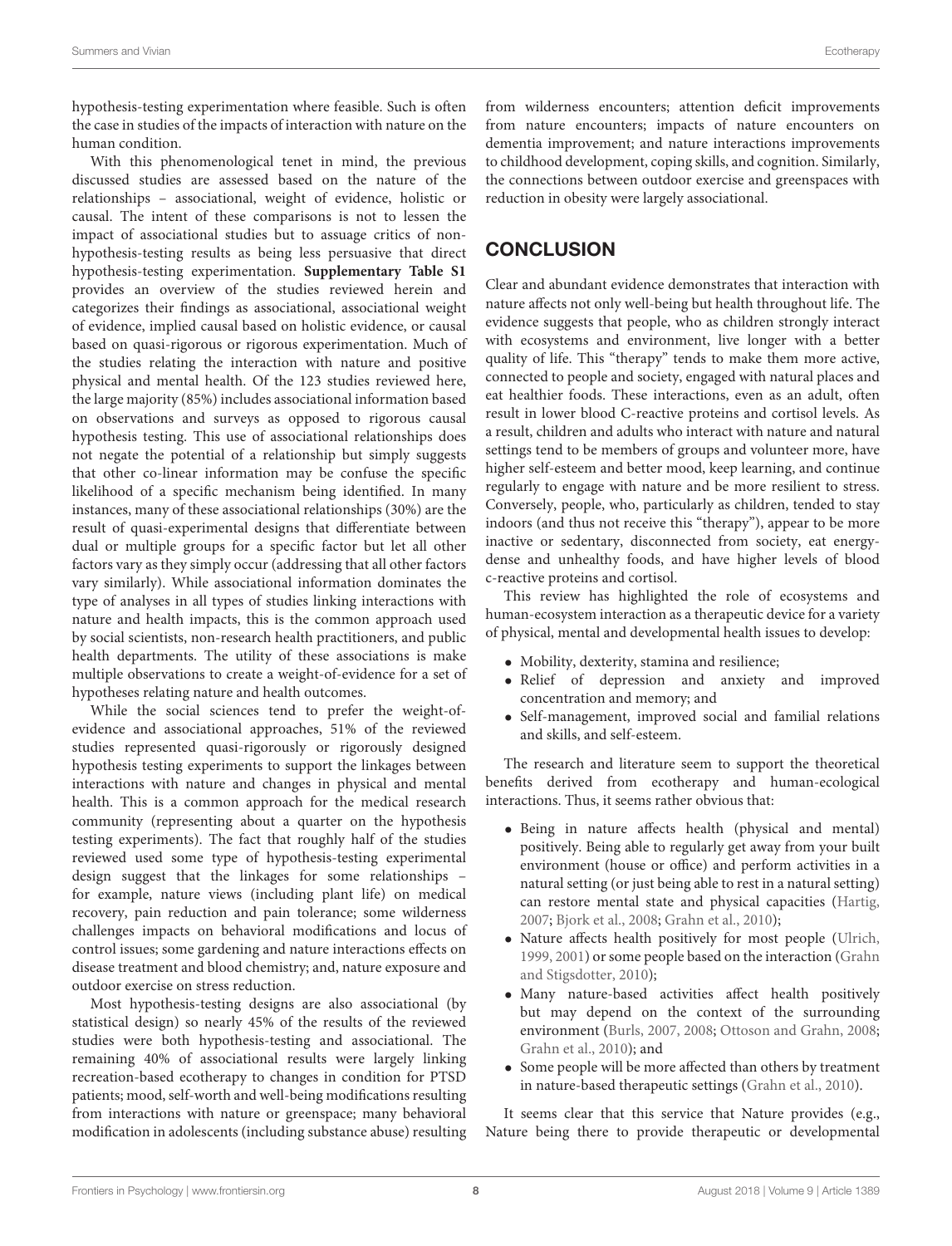services), without direct cost, is an underappreciated, if not nearforgotten, ecosystem service in the ecological literature regarding intermediate and final ecosystem goods and services. While often overlooked, the Ecotherapy service provided by nature is a very meaningful and important ecosystem service, worthy of conservation and regulatory costs. In reality, these economic costs which would be more than offset by the costs of medication and treatment through more traditional medical therapies. This discussion of the need and costs of preservation of natural ecosystems, if only for their therapeutic advantages, provides a substantive example of the enhancement of well-being through holistic discourse compared to the less than holistic small talk conversations concerning the continuing development of natural ecosystems strictly for economic growth [\(Mehl et al.,](#page-10-47) [2010\)](#page-10-47).

## **REFERENCES**

- <span id="page-8-17"></span>Abbott, G., Cochran, V., and Clair, A. A. (1997). Innovations in intergenerational programs for persons who are elderly: the role of horticultural therapy in a multi-disciplinary approach. Activit. Adapt. Aging 22, 27–39. [doi: 10.1300/](https://doi.org/10.1300/J016v22n01_04) [J016v22n01\\_04](https://doi.org/10.1300/J016v22n01_04)
- <span id="page-8-1"></span>Ambrose-Oji, B. (2013). Mindfulness Practice in Woods and Forests: an Evidence Review. Research Report for The Mersey Forest, Forest Research. Alice Holt Lodge Farnham, Surrey.
- <span id="page-8-24"></span>Anderson, C. R. (1968). Thoreau takes a pot shot at "Carolina sports". Georgia Rev. 22, 289–299.
- <span id="page-8-7"></span>Anderson, L., and Heyne, L. (2012). Therapeutic Recreation Practice: A Strengths Approach. State College, PA: Venture Press.
- <span id="page-8-10"></span>Annerstedt, M., Wahrborg., and P. (2011). Nature-assisted therapy: systematic review of controlled and observational studies. Scand. J. Public Health 39, 371–388. [doi: 10.1177/1403494810396400](https://doi.org/10.1177/1403494810396400)
- <span id="page-8-5"></span>Aspinall, P., Mavros, P., Coyne, R., and Roe, J. (2013). The urban brain: analysing outdoor physical activity with mobile EEG. Br. J. Sports Med. Arch 6:2013, [doi: 10.1136/bjsports-2012-091877](https://doi.org/10.1136/bjsports-2012-091877)
- <span id="page-8-12"></span>Banaka, W. H., and Young, D. W. (1985). Community coping skills enhanced by an adventure camp for adult chronic psychiatric patients. Psychiatric Ser. 36, 746–748. [doi: 10.1176/ps.36.7.746](https://doi.org/10.1176/ps.36.7.746)
- <span id="page-8-21"></span>Bandoroff, S., and Schrer, D. G. (1994). Wilderness family therapy: an innovative treatment approach for problem youth. J. Child Fam. Stud. 3, 175–191. [doi:](https://doi.org/10.1007/BF02234066) [10.1007/BF02234066](https://doi.org/10.1007/BF02234066)
- <span id="page-8-30"></span>Barton, J., Hine, R., and Pretty, J. (2009). The health benefits of walking in greenspaces of high natural and heritage value. J. Integr. Environ. Sci. 6, 261–278. [doi: 10.1080/19438150903378425](https://doi.org/10.1080/19438150903378425)
- <span id="page-8-22"></span>Basile, C. G. (2000). Environmental education as a catalyst for transfer of learning in young children. J. Environ. Educ. 32, 21–27. [doi: 10.1080/](https://doi.org/10.1080/00958960009598668) [00958960009598668](https://doi.org/10.1080/00958960009598668)
- <span id="page-8-20"></span>Bell, J.F. Wilson, J.S., and Liu, G. C. (2008). Neighborhood greenness and 2-year changes in body mass index of children and youths. Am. J. Prev. Med. 35, 547–553. [doi: 10.1016/j.amepre.2008.](https://doi.org/10.1016/j.amepre.2008.07.006) [07.006](https://doi.org/10.1016/j.amepre.2008.07.006)
- <span id="page-8-11"></span>Bennett, L. W., Cardone, S., and Jarczyk, J. (1998). Effects of a therapeutic camping program on addiction recovery: the Algonquin Haymarket relapse prevention program. J. Subst. Abuse Treat. 15, 469–474. [doi: 10.1016/S0740-5472\(97\)](https://doi.org/10.1016/S0740-5472(97)00222-5) [00222-5](https://doi.org/10.1016/S0740-5472(97)00222-5)
- <span id="page-8-8"></span>Berman D. S., and Davis-Berman, J. (1995). Outdoor Education and Troubled youth. Charleston, WV: ERIC Clearinghouse on Rural Education and Small Schools, ED 385425.
- <span id="page-8-25"></span>Berman, M. G., Jonides, J., and Kaplan, S. (2008). The cognitive benefits of interacting with nature. Psychol. Sci. 19, 1207–1212. [doi: 10.1111/j.1467-9280.](https://doi.org/10.1111/j.1467-9280.2008.02225.x) [2008.02225.x](https://doi.org/10.1111/j.1467-9280.2008.02225.x)
- <span id="page-8-13"></span>Bettman, J. (2007). Changes in adolescent attachment relationships as a response to wilderness treatment. J. Am. Psychoanal. Assoc. 55, 259–265. [doi: 10.1177/](https://doi.org/10.1177/00030651070550010103) [00030651070550010103](https://doi.org/10.1177/00030651070550010103)

### AUTHOR CONTRIBUTIONS

JS was responsible for the bulk of this review manuscript including writing, assessment, and evaluation of materials. DV was responsible for the collection of manuscripts to review and in offering comments and edits for the draft manuscript.

### <span id="page-8-31"></span>SUPPLEMENTARY MATERIAL

The Supplementary Material for this article can be found online at: [https://www.frontiersin.org/articles/10.3389/fpsyg.](https://www.frontiersin.org/articles/10.3389/fpsyg.2018.01389/full#supplementary-material) [2018.01389/full#supplementary-material](https://www.frontiersin.org/articles/10.3389/fpsyg.2018.01389/full#supplementary-material)

- <span id="page-8-29"></span>Bird, W. (2007). Natural Thinking: Investigating the Links between the Natural Environment, Biodiversity and Mental Health. London: Royal Society for the Protection of Birds.
- <span id="page-8-32"></span>Bjork, J., Albin, M., Grahn, P., Jacobsson, H., Ardoi, J., Wadbro, J., et al. (2008). Recreational values of the natural environment in relation to neighbourhood satisfaction, physical activity, obesity and well-being. J. Epidemiol. Commu. Health 64: e2. [doi: 10.1136/jech.2007.062414](https://doi.org/10.1136/jech.2007.062414)
- <span id="page-8-26"></span>Bowler, D. E., Buyung-Ali, L. M., Knight, T. M., and Pullin, A. S. (2010). A systematic review of evidence for the added benefits to health of exposure to natural environments. BMC Public Health 10:456. [doi: 10.1186/1471-2458-](https://doi.org/10.1186/1471-2458-10-456) [10-456](https://doi.org/10.1186/1471-2458-10-456)
- <span id="page-8-6"></span>Bringslimark, T., Hartig, T., and Patil, G. G. (2009). The psychological; benefits of indoor plants: a critical review of the experimental literature. J. Environ. Psychol. 29, 422–433. [doi: 10.1016/j.jenvp.2009.05.001](https://doi.org/10.1016/j.jenvp.2009.05.001)
- <span id="page-8-4"></span>Brown, K. W., and Ryan, R. M. (2003). The benefits of being present: mindfulness and its role in psychological well-being. J. Pers. Soc. Psychol. 84, 822–848. [doi: 10.1037/0022-3514.84.4.822](https://doi.org/10.1037/0022-3514.84.4.822)
- <span id="page-8-9"></span>Burls, A. (2007). People and green spaces: promoting public health and wellbeing through Ecotherapy. J. Public Mental Health 6, 16, 24–39. [doi: 10.1108/](https://doi.org/10.1108/17465729200700018) [17465729200700018](https://doi.org/10.1108/17465729200700018)
- <span id="page-8-33"></span>Burls, A. (2008). Seeking nature: a contemporary therapeutic environment. Int. J. Ther. Commun. 29, 228–244.
- <span id="page-8-0"></span>Buzzell, L., and Chalquist, C. (2009). Ecotherapy: Healing with Nature in Mind. San Francisco, CA: Sierra Club Books.
- <span id="page-8-15"></span>CDC (2017a). Attention-Deficit/ Hyperactivity Disorder. Available at: [https://www.](https://www.cdc.gov/ncbddd/adhd/data.html) [cdc.gov/ncbddd/adhd/data.html](https://www.cdc.gov/ncbddd/adhd/data.html)
- <span id="page-8-19"></span>CDC (2017b). Overweight and Obesity. Available at: [https://www.cdc.gov/obesity/](https://www.cdc.gov/obesity/data/adult.html) [data/adult.html](https://www.cdc.gov/obesity/data/adult.html)
- <span id="page-8-18"></span>Chalfont, G. E. (2005). Creating enabling outdoor environments for residents. Nurs. Resid. Care 7, 454–457.
- <span id="page-8-16"></span>Chalfont, G. E. (2007). Wholistic design in dementia care: connection to nature with PLANET. J. Hous. Elderly 21, 153–177. [doi: 10.1300/J081v21n](https://doi.org/10.1300/J081v21n01_08) [01\\_08](https://doi.org/10.1300/J081v21n01_08)
- <span id="page-8-2"></span>Chawla, L. (2015). Benefits of nature contact for children. J.of Plann. Literat. 30, 433–452. [doi: 10.1177/0885412215595441](https://doi.org/10.1177/0885412215595441)
- <span id="page-8-23"></span>Chipeniuk, R. (1995). Childhood foraging as a means of acquiring competent human cognition about biodiversity. Environ. Behav. 27, 490–512. [doi: 10.1177/](https://doi.org/10.1177/0013916595274003) [0013916595274003](https://doi.org/10.1177/0013916595274003)
- <span id="page-8-3"></span>Chopra, A., and Doiphode, V. (2002). Ayurvedic medicine: core concept, therapeutic principles, and current relevance. Med. Clin. N. Am. 86, 75–89. [doi: 10.1016/S0025-7125\(03\)00073-7](https://doi.org/10.1016/S0025-7125(03)00073-7)
- <span id="page-8-27"></span>Cimprich, B. (1992). Attention fatigue following breast cancer surgery. Res. Nurs. Health. 15, 199–207. [doi: 10.1002/nur.4770150306](https://doi.org/10.1002/nur.4770150306)
- <span id="page-8-14"></span>Cimprich, B., and Ronis, D. L. (2003). An environmental intervention to restore attention in women with newly diagnosed breast cancer. Cancer Nurs. 26, 284–292. [doi: 10.1097/00002820-200308000-00005](https://doi.org/10.1097/00002820-200308000-00005)
- <span id="page-8-28"></span>Cimprich. B. (1993). Development of an intervention to restore attention in cancer patients. Cancer Nurs. 16, 83–92. [doi: 10.1097/00002820-199304000-00001](https://doi.org/10.1097/00002820-199304000-00001)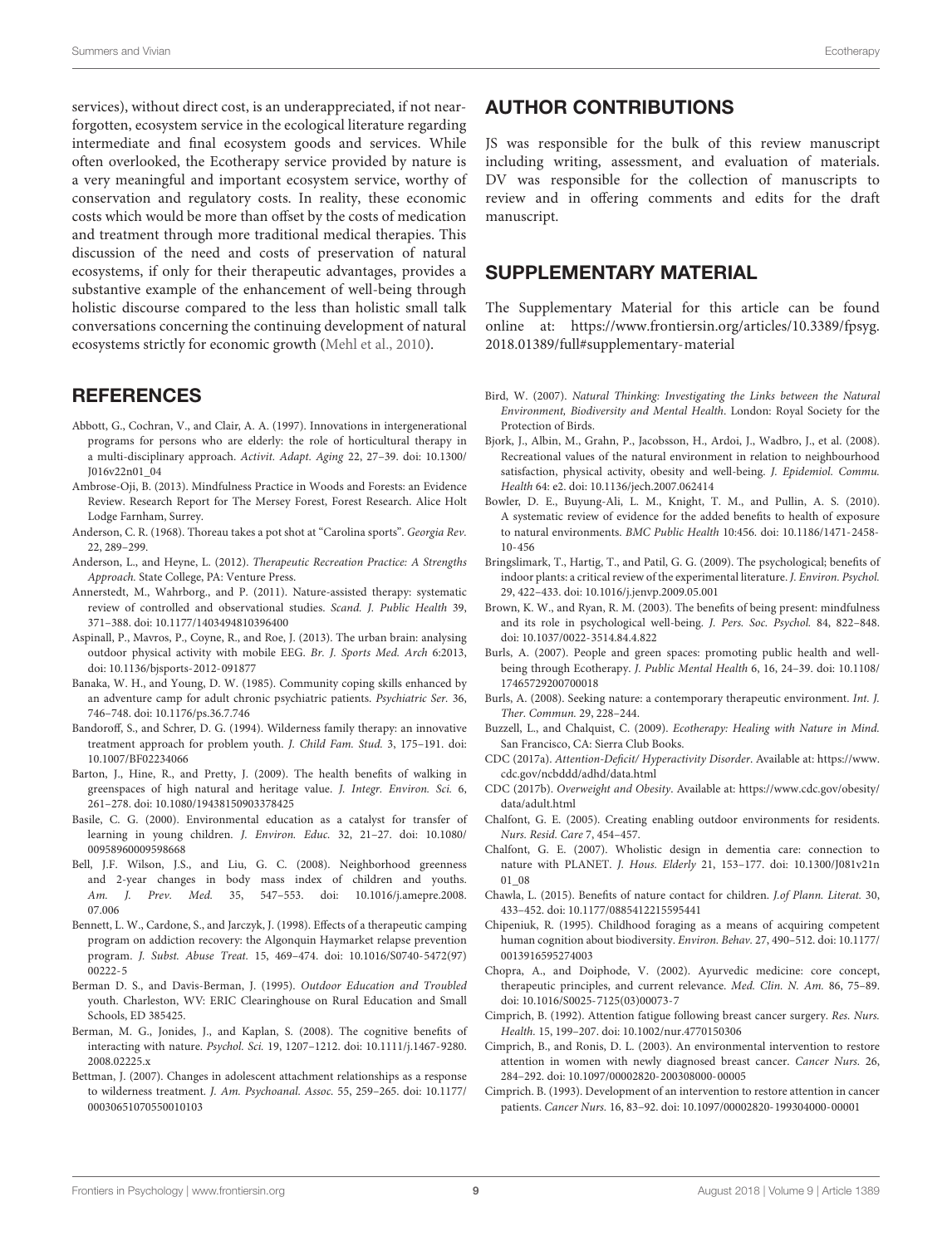- <span id="page-9-1"></span>Clinebell, H. J. (1996). Ecotherapy: Healing Ourselves, Healing the Earth. New York, NY: Haworth Press.
- <span id="page-9-31"></span>Cobley, M. (2002). Using outdoor spaces for people with dementia – a carer's perspective. Working Older People 6, 23–30. [doi: 10.1108/13663666200200019](https://doi.org/10.1108/13663666200200019)
- <span id="page-9-26"></span>Collingwood, J. (2010). Side Effects of ADHD Medications. Available at: [https:](https://psychcentral.com/lib/side-effects-of-adhd-medications) [//psychcentral.com/lib/side-effects-of-adhd-medications](https://psychcentral.com/lib/side-effects-of-adhd-medications)
- <span id="page-9-0"></span>Daily, G. C. (1997). Nature's Services: Societal Dependence on Natural Ecosystems. Washington, DC: Island Press, 391.
- <span id="page-9-18"></span>Davis-Berman, J., and Berman, D. S. (1989). The wilderness therapy program: an empirical study of its effects on adolescents in an outpatient setting. J. Contemp. Psychother. 19, 271–281. [doi: 10.1007/BF00946092](https://doi.org/10.1007/BF00946092)
- <span id="page-9-30"></span>Day, K., Carreon, D., and C. Stump, C. (2000). The therapeutic design of environments for people with dementia: a review of the empirical research. Gerontologist 40, 397–416. [doi: 10.1093/geront/40.4.397](https://doi.org/10.1093/geront/40.4.397)
- <span id="page-9-2"></span>de Vries, S., Verheij, R. A., Groenewegen, P., and Spreeuwenberg, P. (2003). Natural environments: healthy environments? An exploratory analysis of the relationship between greenspace and health. Environ. Plann. A 35, 1717–1731. [doi: 10.1068/a35111](https://doi.org/10.1068/a35111)
- <span id="page-9-3"></span>Degges-White, S., Davis, N. eds (2010) Integrating the Expressive Arts into Counseling Practice: Theory-based Interventions. New York, NY: Springer.
- <span id="page-9-4"></span>DeMayo., N. (2009) "Horses, humans, and healing," in Ecotherapy: Healing with Nature in Mind, eds C. Chalquist and L. Buzzell (San Francisco, CA: Sierra Club Books).
- <span id="page-9-22"></span>Detweiler, M. B., Murphy, P. F., Myers, L. C., and Kim, K. Y. (2008). Does a wander garden influence inappropriate behaviors in dementia residents? Am. J. Alzheimer's Dis. Other Demen. 23, 31–45. [doi: 10.1177/1533317507309799](https://doi.org/10.1177/1533317507309799)
- <span id="page-9-6"></span>Diette, G. B., Lechtzin, N., Haponik, E., Devrotes, A., and Rubin, H. R. (2003). Distraction therapy with nature sights and sounds reduces pain during flexible bronchoscopy: A complimentary approach to routine analgesia. Chest 123, 941–948. [doi: 10.1378/chest.123.3.941](https://doi.org/10.1378/chest.123.3.941)
- <span id="page-9-40"></span>Dillon, K., Minchoff, B., and Baker, K. H. (1986). Positive emotional states and enhancement of the immune system. Int. J. Psychiatry Med. 15, 13–18. [doi:](https://doi.org/10.2190/R7FD-URN9-PQ7F-A6J7) [10.2190/R7FD-URN9-PQ7F-A6J7](https://doi.org/10.2190/R7FD-URN9-PQ7F-A6J7)
- <span id="page-9-23"></span>Douglas, V. I. (1972). Stop, look and listen: the problem of sustained attention and impulse control in hyperactive and normal children. Can. J. Behav. Sci. 4, 259–282. [doi: 10.1037/h0082313](https://doi.org/10.1037/h0082313)
- <span id="page-9-14"></span>Dustin, D., Bricker, N., Arave, J., Wall, W., and Wendt, G. (2011). The promise of river running as a therapeutic medium for veterans coping with Post-Traumatic Stress Disorder. Ther. Recreat. J. 45, 326–340.
- <span id="page-9-32"></span>Ellaway, A., Macintyre, S., and Bonnefoy, X. (2005). Graffiti, greenery, and obesity in adults: secondary analysis of European cross sectional survey. BMJ 331, 611–612. [doi: 10.1136/bmj.38575.664549.F7](https://doi.org/10.1136/bmj.38575.664549.F7)
- <span id="page-9-13"></span>Ewert, A., McCormick, B., and Voight, A. (2001). Outdoor experiential therapies: implications for TR practice. Ther. Recreat. J. 35, 107–122.
- <span id="page-9-33"></span>Falk, J. D., and Dierking, L. D. (1997). School field trips: assessing their long-term impact. Curator 40, 211–218. [doi: 10.1111/j.2151-6952.1997.tb0](https://doi.org/10.1111/j.2151-6952.1997.tb01304.x) [1304.x](https://doi.org/10.1111/j.2151-6952.1997.tb01304.x)
- <span id="page-9-24"></span>Fiore, T. A., Becker, E. A., and Nero, R. C. (1993). Interventions for students with attention deficits. Except. Child. 60, 163–173. [doi: 10.1177/001440299306000210](https://doi.org/10.1177/001440299306000210)
- <span id="page-9-28"></span>Fjortoft, I. (2001). The natural environment as a playground for children: the impact of outdoor play activities in pre-primary school children. Early Childhood Educ. J. Environ. Educ. 29, 111–117. [doi: 10.1023/A:1012576913074](https://doi.org/10.1023/A:1012576913074)
- <span id="page-9-29"></span>Fjortoft, I. (2004). Landscape as playscape: the effects of natural environments on children's play and motor development. Child. Youth Environ. 14, 21–44.
- <span id="page-9-27"></span>Fjortoft, I., and Sageie, J. (2000). The natural environment as a playground for children: landscape description and analyses of a natural playscape. Landsc. Urban Plann. 20, 83–97. [doi: 10.1016/S0169-2046\(00\)00045-1](https://doi.org/10.1016/S0169-2046(00)00045-1)
- <span id="page-9-36"></span>Focht, B. (2009). Brief walks in outdoor and laboratory environments: effects on affective responses, enjoyment and intentions to walk for exercise. Res. Quart. Exercise Sport 80, 6111–6620. [doi: 10.1080/02701367.2009.10599600](https://doi.org/10.1080/02701367.2009.10599600)
- <span id="page-9-39"></span>Folkman, S. (2008). The case for positive emotions in the stress response. Anxiety Stress Coping 21, 3–14. [doi: 10.1080/10615800701740457](https://doi.org/10.1080/10615800701740457)
- <span id="page-9-41"></span>Fredrickson, B. L. (1998). What good are positive emotions? Rev. Gen. Psychol. 2, 300–319. [doi: 10.1037/1089-2680.2.3.300](https://doi.org/10.1037/1089-2680.2.3.300)
- <span id="page-9-42"></span>Fredrickson, B. L. (2001). The role of positive emotions in positive psychology: the broaden-and-build theory of positive emotions. Am. Psychol. 56, 218–226. [doi: 10.1037/0003-066X.56.3.218](https://doi.org/10.1037/0003-066X.56.3.218)

<span id="page-9-43"></span>Fredrickson, B. L. (2009). Positivity. New York, NY: Three Rivers Press.

- <span id="page-9-44"></span>Fredrickson, B., and Branigan, C. (2005). Positive emotions broaden the scope of attention and thought-action repertoires. Cogn. Emot. 19, 313–332. [doi: 10.1080/02699930441000238](https://doi.org/10.1080/02699930441000238)
- <span id="page-9-12"></span>Fredrickson, L. M., and Anderson, D. H. (1999). A qualitative exploration of the wilderness experience as a source of spiritual inspiration. J. Environ. Psychol. 19, 21–39. [doi: 10.1006/jevp.1998.0110](https://doi.org/10.1006/jevp.1998.0110)
- <span id="page-9-7"></span>Fulton, J. J., Calhoun, P. S., Wagner, H. R., Schry, A. R., Hair, L. P., Feeling, N., et al. (2015). The prevalence of posttraumatic stress disorder in operation enduring freedom/operation iraqi freedom (OEF/OIF) veterans: a metaanalysis. J. Anxiety Disord. 31, 98–107. [doi: 10.1016/j.janxdis.2015.02.003](https://doi.org/10.1016/j.janxdis.2015.02.003)
- <span id="page-9-17"></span>Gigliotti, C. M., and Jarrott, S. E. (2005). Effects of horticulture therapy on engagement and affect. Can. J. Aging 24, 367–377. [doi: 10.1353/cja.2006.0008](https://doi.org/10.1353/cja.2006.0008)
- <span id="page-9-16"></span>Gigliotti, C. M., Jarrott, S. E., and Yorgason, J. (2004). Harvesting health: effects of three types of horticultural therapy activities for persons with dementia. Dementia 3, 161–180. [doi: 10.1177/1471301204042335](https://doi.org/10.1177/1471301204042335)
- <span id="page-9-47"></span>Grahn, P., and Stigsdotter, U. K. (2010). The relation between perceived sensory dimensions of urban green space and stress restoration. Landsc. Urban Plann. 94, 264–275. [doi: 10.1016/j.landurbplan.2009.10.012](https://doi.org/10.1016/j.landurbplan.2009.10.012)
- <span id="page-9-46"></span>Grahn, P., Tenngart, I. C., Stigsdotter, U. K., and Bengtsson, I. L. (2010) "Using affordances as a health-promoting tool in a therapeutic garden" in: Innovative Approaches to Researching Landscapes and Health, eds C. W. Ward, P. Aspinall, and S. Bell (London: Taylor and Francis), 116–154.
- <span id="page-9-38"></span>Greenleaf, A. T., Bryant, R. M., and Pollack, J. B. (2014). Nature-based counseling: integrating the healing benefits of nature into practice. Int. J. Adv. Counsell. 36, 162–174. [doi: 10.1007/s10447-013-9198-4](https://doi.org/10.1007/s10447-013-9198-4)
- <span id="page-9-19"></span>Harper, N. J., and Cooley, R. (2007). Parental reports of adolescent and family well-being following a wilderness therapy intervention: an exploratory look at systemic change. J. Exp. Educ. 29, 393–396.
- <span id="page-9-21"></span>Harper, N. J., and Russell, K. C. (2008). Family involvement and outcome in adolescent wilderness treatment: a mixed-methods evaluation. Int. J. Child Fam. Welfare 1, 19–36.
- <span id="page-9-20"></span>Harper, N. J., Russell, K. C., Cooley, R., and Cupples, J. (2007). Catherine freer wilderness therapy expeditions: an exploratory case study of adolescent wilderness therapy, family functioning, and the maintenance of change. Child Youth Care Forum 36, 111–129. [doi: 10.1007/s10566-007-9035-1](https://doi.org/10.1007/s10566-007-9035-1)
- <span id="page-9-37"></span>Harte, J. L., and Eifert, G. H. (1995). The effects of running, environment, and attentional focus on athletes' catecholamine and cortisol levels and mood. Psychophysiology 32, 49–54. [doi: 10.1111/j.1469-8986.1995.tb03405.x](https://doi.org/10.1111/j.1469-8986.1995.tb03405.x)
- <span id="page-9-45"></span>Hartig, T. (2007) "Three steps to understanding restorative environments as health resources" in Open Space: people Space, eds T.C. Ward and P. Travlou (London: Taylor and Francis), 163–179.
- <span id="page-9-34"></span>Hartig, T., Evans, G. W., Jammer, L. D., Davis, D. S., and Garling, T. (2003). Tracking restoration in natural and urban field settings. J. Environ. Psychol. 23, 109–123. [doi: 10.1016/S0272-4944\(02\)00109-3](https://doi.org/10.1016/S0272-4944(02)00109-3)
- <span id="page-9-35"></span>Hartig, T., Mang, M., and Evans, G. W. (1991). Restorative effects of natural environment experience. Environ. Behav. 23, 3–26. [doi: 10.1177/](https://doi.org/10.1177/0013916591231001) [0013916591231001](https://doi.org/10.1177/0013916591231001)
- <span id="page-9-5"></span>Hartig, T., Mitchell, R., de Vries, S., and Frumkin, H. (2014). Natura and health. Annu. Rev. Public Health 35, 207–228. [doi: 10.1146/annurev-publhealth-](https://doi.org/10.1146/annurev-publhealth-032013-182443)[032013-182443](https://doi.org/10.1146/annurev-publhealth-032013-182443)
- <span id="page-9-8"></span>Hassija, C. M., and Gray, M. J. (2010). Are cognitive techniques and interventions necessary? A case for the utility of cognitive approaches in the treatment of PTSD. Clin. Psychol. Sci. Pract. 17, 112–127. [doi: 10.1111/j.1468-2850.2010.](https://doi.org/10.1111/j.1468-2850.2010.01201.x) [01201.x](https://doi.org/10.1111/j.1468-2850.2010.01201.x)
- <span id="page-9-11"></span>Hattie, J., Marsh, H. W., Neill, J. T., and Richards, G. E. (1997). Adventure education and Outward Bound: out of class experiences that make a lasting difference. Rev. Educ. Res. 67, 43–87. [doi: 10.3102/00346543067001043](https://doi.org/10.3102/00346543067001043)
- <span id="page-9-9"></span>Hawkins, B. L., Townsend, J. A., and Garst, B. A. (2016). Nature-based recreational therapy for military service members: a strengths approach. Ther. Recreat. J. 50, 55–74. [doi: 10.18666/TRJ-2016-V50-I1-6793](https://doi.org/10.18666/TRJ-2016-V50-I1-6793)
- <span id="page-9-10"></span>Heyne, L. A., and Anderson, L. S. (2012). Theories that support strength-based practice in therapeutic recreation. Ther. Recreat. J. 46, 106–128.
- <span id="page-9-15"></span>Hill, N. R. (2007). Wilderness therapy as a treatment modality for at-risk youth: a primer for mental health counselors. J. Men. Health Counsel. 29, 338–349. [doi: 10.17744/mehc.29.4.c6121j162j143178](https://doi.org/10.17744/mehc.29.4.c6121j162j143178)
- <span id="page-9-25"></span>Hinshaw, S. P. (1994). Attention Deficits and Hyperactivity in Children. Thousand Oaks, CA: Sage. [doi: 10.4135/9781483326740](https://doi.org/10.4135/9781483326740)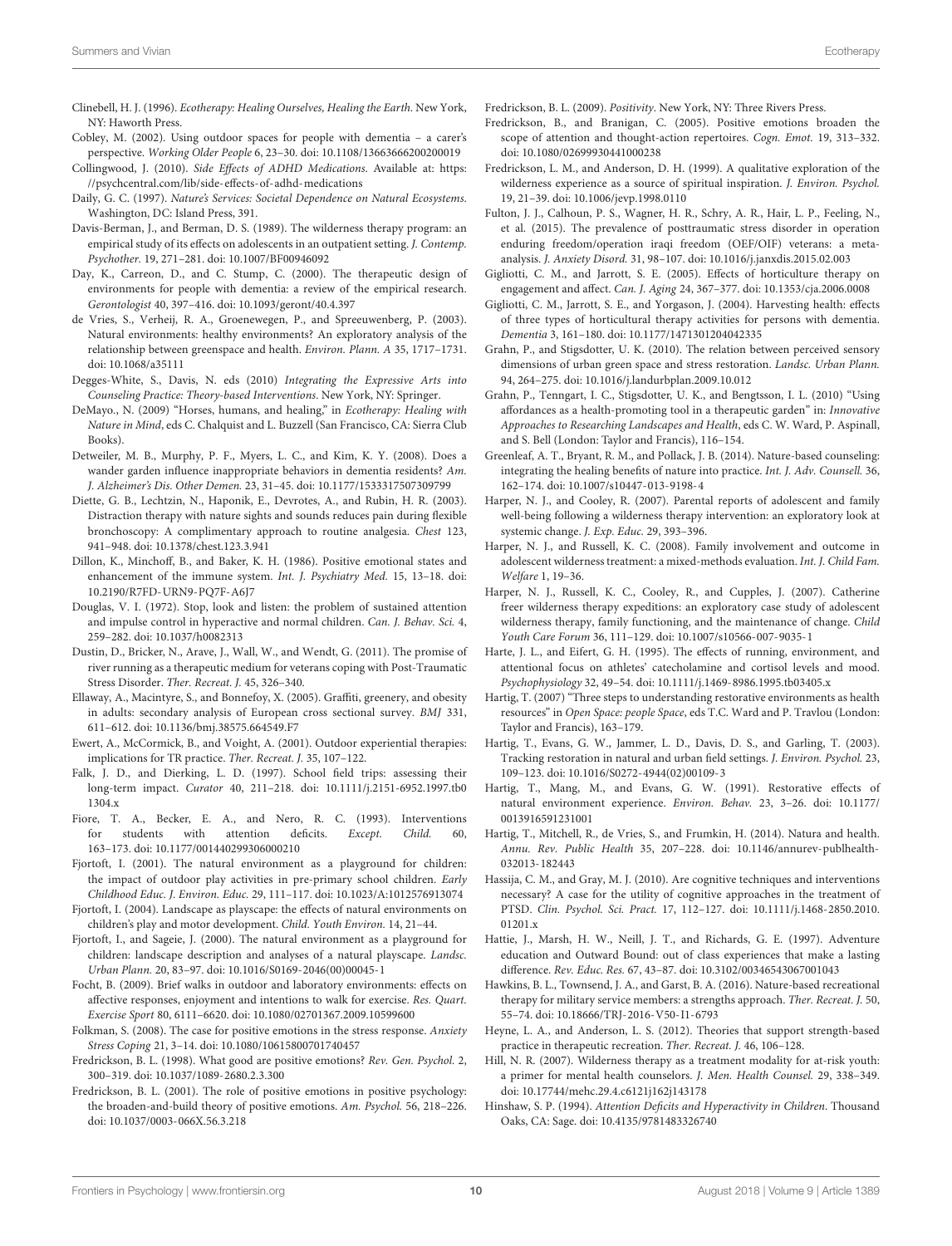- <span id="page-10-10"></span>Hoge, C. W. (2011). Interventions for war-related posttraumatic stress disorder. JAMA 306, 549–551. [doi: 10.1001/jama.2011.1096](https://doi.org/10.1001/jama.2011.1096)
- <span id="page-10-32"></span>Holick, M. F. (2004). Sunlight and vitamin D for bone health and prevention of autoimmune diseases, cancers and cardiovascular disease. Am. J. Clin. Nutrit. 80: 1678S–1688S. [doi: 10.1093/ajcn/80.6.1678S](https://doi.org/10.1093/ajcn/80.6.1678S)
- <span id="page-10-45"></span>Hug, S. M., Hansmann, R., Monn, C., Kratli, P., and Seeland, K. (2008). Restorative effects of physical activity in forests and indoor settings. Int. J. Fitness. 4, 25–37.
- <span id="page-10-26"></span>James, W. (1962). Psychology: The Briefer Course. New York, NY: Collier Books (Original work published in 1892).
- <span id="page-10-0"></span>Jones, P. (2010). Roosters, hawks and dawgs: toward an inclusive, embodied eco/feminist psychology. Femin. Psychol. 20, 365–380. [doi: 10.1177/0959353510368120](https://doi.org/10.1177/0959353510368120)
- <span id="page-10-3"></span>Jordan M., Hinds, J. (eds). (2016). Ecotherapy: Theory, Research and Practice. London: Macmillan. [doi: 10.1057/978-1-137-48688-2](https://doi.org/10.1057/978-1-137-48688-2)
- <span id="page-10-37"></span>Kahn, P. H. (2002) "Children's affiliations with nature: structure, development and the problem of environmental generational amnesia," in Children and Nature: Psychological, Sociocultural and Evolutionary Investigations, eds P. H. Kahn and S. R. Kellert (Cambridge, MA: The MIT Press), 93–116.
- <span id="page-10-33"></span>Kampman, M. T., Wilsgaard. T., and Mellgren, S. I. (2007). Outdoor activities and diet in childhood and adolescence relate to MS risk above the Arctic Circle. J. Neurol. 254, 471–477. [doi: 10.1007/s00415-006-0395-5](https://doi.org/10.1007/s00415-006-0395-5)
- <span id="page-10-9"></span>Kang, H., Natelson, B., Mahan, C., Lee, K., and Murphy, F. (2003). Post-traumatic stress disorder and chronic fatigue syndrome-like illness among gulf war veterans: a population-based survey of 30,000 veterans. Am. J. Epidemiol. 157, 141–148. [doi: 10.1093/aje/kwf187](https://doi.org/10.1093/aje/kwf187)
- <span id="page-10-38"></span>Kaplan, R. (1977). Summer Outdoor Programs: their Participants and Their Effects. USDA Forest Service Technical Report No. NE-30. St. Paul, MN: USDA Forest Service, North Central Forest Experiment Station.
- <span id="page-10-13"></span>Kaplan, R., and Kaplan, S. (1989). The Experience of Nature: a Psychological Perspective. New York, NY: Cambridge University Press.
- <span id="page-10-24"></span>Kaplan, S. (1995). The restorative benefits of nature: toward an integrative framework. J. Environ. Psychol. 15, 169–182. [doi: 10.1016/0272-4944\(95\)90](https://doi.org/10.1016/0272-4944(95)90001-2) [001-2](https://doi.org/10.1016/0272-4944(95)90001-2)
- <span id="page-10-39"></span>Kaplan, S. R., and Talbot, J. F. (1983) "Psychological benefits of nature: toward an integrative framework" in Behavior and the Natural Environment, eds I. Altman and J. F. Wohlwill (New York, NY: Plenum Press), 163–204.
- <span id="page-10-34"></span>Karsten, L. (2005). It used to be better? Different generations on continuity and change in urban children's daily use of space. Children's Geogr. 3, 275–290. [doi: 10.1080/14733280500352912](https://doi.org/10.1080/14733280500352912)
- <span id="page-10-4"></span>Kayne, S., Booker, T. (2010) "Traditional chinese medicine" in Traditional Medicine: A Global Perspective, ed. S. B. Kayne (London: Pharmaceutical Press).
- <span id="page-10-36"></span>Kellert, S. R. (2002) "Experiencing Nature: affective, Cognitive and Evaluative Development" in Children and Nature: Psychological, Sociocultural, and Evolutionary Investigations, eds P. H. Kahn and S. R. Kellert (Cambridge, MA: The MIT Press), 117–152.
- <span id="page-10-35"></span>Kellert, S. R., and Derr, V. (1998). National Study of Outdoor Wilderness Experience. Washington, DC: Island Press.
- <span id="page-10-20"></span>Kennedy, B. P., and Minami, M. (1993). The beech hill hospital/outward bound adolescent chemical dependency treatment program. J. Subst. Abuse Treat. 10, 395–406. [doi: 10.1016/0740-5472\(93\)90025-W](https://doi.org/10.1016/0740-5472(93)90025-W)
- <span id="page-10-44"></span>Kerr, J. H., Fujiyama, H., Sugano, A., Okamura, T., Chang, M., and Onouha, F. (2006). Psychological responses to exercising in laboratory and natural environments. Psychol. Sport Exer. 7, 345–359. [doi: 10.1016/j.psychsport.2005.](https://doi.org/10.1016/j.psychsport.2005.09.002) [09.002](https://doi.org/10.1016/j.psychsport.2005.09.002)
- <span id="page-10-40"></span>Kirkby, M. (1989). Nature as refuge in children's environments. Children's Environ. Quart. 6, 1–12.
- <span id="page-10-41"></span>Kisiel, J. (2005). Understanding elementary teachers' motivations for science fieldtrips. Sci. Educ. 86, 936–955. [doi: 10.1002/sce.20085](https://doi.org/10.1002/sce.20085)
- <span id="page-10-22"></span>Kohlleppel, T., and Bradley, J. C. (2002). A walk through the garden: can a visit to a botanic garden reduce stress? Hort Technol. 12, 489–491.
- <span id="page-10-15"></span>Krantz, D. S., and McCeney, M. K. (2002). Effects of psychological and social factors on organic disease: a critical assessment of research on coronary heart disease. Annu. Rev. Psychol. 53, 341–369. [doi: 10.1146/annurev.psych.53.100901.135208](https://doi.org/10.1146/annurev.psych.53.100901.135208)
- <span id="page-10-8"></span>Kulka, R. A., Schlenger, W. E., Fairbank, J. A., Hough, R. L., Jordan, B. K., Marmar, C. R., et al. (1990). Trauma and the Vietnam War Generation: report of Findings from National Vietnam Veterans Readjustment Study. Brunner/Mazel Psychosocial Stress Book, Vol. 18. New York, NY: Routledge (original publication 1990).
- <span id="page-10-27"></span>Kuo, F. E. (2001). Coping with poverty: impacts of environment and attention in the inner city. Environ. Behav. 33, 5–34. [doi: 10.1177/00139160121972846](https://doi.org/10.1177/00139160121972846)
- <span id="page-10-25"></span>Kuo, F. E., and Taylor, A. F. (2004). A potential natural treatment for attentiondeficit/hyperactivity disorder: evidence from a national study. Am. J. Public Health 94, 1580–1586. [doi: 10.2105/AJPH.94.9.1580](https://doi.org/10.2105/AJPH.94.9.1580)
- <span id="page-10-30"></span>Lachowycz, K., and Jones, A. P. (2011). Greenspace and obesity: a systematic review of the evidence. Obes. Rev. 12: e183–e189. [doi: 10.1111/j.1467-789X.2010.00827.](https://doi.org/10.1111/j.1467-789X.2010.00827.x) [x](https://doi.org/10.1111/j.1467-789X.2010.00827.x)
- <span id="page-10-16"></span>Lee, S., Kim, M. S., Suh, J. K. eds (2008) Effects of horticultural therapy on selfesteem and depression of battered women at a shelter in Korea. Acta Horticult. 790, 139–142. [doi: 10.17660/ActaHortic.2008.790.19](https://doi.org/10.17660/ActaHortic.2008.790.19)
- <span id="page-10-17"></span>Lee, Y., and Kim, S. (2008). Effects of indoor gardening on sleep agitation and cognition in dementia patients – a pilot study. Int. J. Geriatr. Psychiatry 23, 485–489. [doi: 10.1002/gps.1920](https://doi.org/10.1002/gps.1920)
- <span id="page-10-2"></span>Linden, S., and J. Grut. J. (2002). The Healing Fields: Working with Psychotherapy and Nature to Rebuild Shattered Lives. London: Frances Lincoln Publishing.
- <span id="page-10-5"></span>Little, H., and Wyver, S. (2008). Outdoor play: does avoiding the risks reduce the benefits? Aust. J. Early Childhood 33, 33–40.
- <span id="page-10-31"></span>Liu, G. C., Wilson, J. S., Qi, R., and Ying, J. (2007). Green neighborhoods, food retail and childhood overweight: differences by population density. Am. J. Prev. Med. 21, 317–325. [doi: 10.4278/0890-1171-21.4s.317](https://doi.org/10.4278/0890-1171-21.4s.317)
- <span id="page-10-7"></span>Lohr, V. I., and Pearson-Mims, C. H. (2000). Physical discomfort may be reduced in the presence of interior plants. HortTechnology 10, 53–58.
- <span id="page-10-23"></span>Louv, R. (2008). Last Child in the Woods: saving Our Children from Nature Deficit Disorder. Chapel Hill, NC: Algonquin press.
- <span id="page-10-28"></span>Lovering, H. J. (1990). Alzheimer's disease and outdoor space: issues in environmental design. Am. J. Alzheimer's Care Related Disord. Res. 5, 33–40. [doi: 10.1177/153331759000500307](https://doi.org/10.1177/153331759000500307)
- <span id="page-10-18"></span>Luckner, J. L. (1989a). Effects of participation in an outdoor adventure education course on the self-concept of hearing-impaired individuals. Am. Ann. Deaf 134, 45–49. [doi: 10.1353/aad.2012.0646](https://doi.org/10.1353/aad.2012.0646)
- <span id="page-10-19"></span>Luckner, J. L. (1989b). Altering locus of control of individuals with hearing impairments by outdoor-adventure courses. J. Rehabil. 55, 62–67.
- <span id="page-10-11"></span>Macklin, M. L., Metzger, L. J., Lasko, N. B., Berry, N. J., Orr, S. P., and Pitman, R. F. (2000). Five-year follow-up study of eye movement desensitization and reprocessing therapy for combat-related posttraumatic stress disorder. Compr. Psychiatry 41, 24–27. [doi: 10.1016/S0010-440X\(00\)90127-5](https://doi.org/10.1016/S0010-440X(00)90127-5)
- <span id="page-10-6"></span>Malenbaum, S., Keefe, F. J., Williams, A., Ulrich, R., and Somers, T. J. (2008). Pain in its environmental context: implications for designing environments to enhance pain control. Pain 134, 241–244. [doi: 10.1016/j.pain.2007.12.002](https://doi.org/10.1016/j.pain.2007.12.002)
- <span id="page-10-46"></span>Maller, C., Townsend, M., Pryor, A., and Brown, P., St. Leger, L. (2006). Healthy nature healthy people: 'contact with nature' as an upstream health promotion intervention for populations. Health Promot. Int. 21, 45–54. [doi: 10.1093/](https://doi.org/10.1093/heapro/dai032) [heapro/dai032](https://doi.org/10.1093/heapro/dai032)
- <span id="page-10-12"></span>Marshall, R. D., Beebe, K. L., Oldham, M., and Zaninelli, R. (2001). Efficacy and safety of paroxetine treatment for chronic PTSD: a fixed-dose, placebocontrolled study. Am. J. Psychiatry 158, 1982–1988. [doi: 10.1176/appi.ajp.158.](https://doi.org/10.1176/appi.ajp.158.12.1982) [12.1982](https://doi.org/10.1176/appi.ajp.158.12.1982)
- <span id="page-10-29"></span>Mather, J. A., Nemecek, D., and Oliver, K. (1997). The effect of a walled garden on behavior of individuals with Alzheimer's. Am. J. Alzheimer's Dis. 12, 252–257. [doi: 10.1177/153331759701200603](https://doi.org/10.1177/153331759701200603)
- <span id="page-10-21"></span>McCaffrey, R. (2007). The effect of healing gardens and art therapy on older adults with mild to moderate depression. Holistic Nursing Pract. 21, 79–84. [doi: 10.1097/01.HNP.0000262022.80044.06](https://doi.org/10.1097/01.HNP.0000262022.80044.06)
- <span id="page-10-43"></span>McMurray, R. G., Berry, M. J., Vann, R. T., Hardy, C. J., and Sheps, D. S. (1988). The effect of running in an outdoor environment on plasma beta endorphins. Ann. Sports Med. Res. 3, 230–233.
- <span id="page-10-47"></span>Mehl, M. R., Vazire, S., Holleran, S. E., and Clark, C. S. (2010). Eavesdropping on happiness: well-being is related to having less small talk and more substantive conversations. Psychol. Sci. 21, 539–541. [doi: 10.1177/09567976103](https://doi.org/10.1177/0956797610362675) [62675](https://doi.org/10.1177/0956797610362675)
- <span id="page-10-42"></span>MIND (2007). Ecotherapy: The Green Agenda for Mental Health. Mindweek Report. Available at: [https://www.mind.org.uk/information-support/tips-for](https://www.mind.org.uk/information-support/tips-for-everyday-living/nature-and-mental-health/)[everyday-living/nature-and-mental-health/](https://www.mind.org.uk/information-support/tips-for-everyday-living/nature-and-mental-health/)
- <span id="page-10-14"></span>Mowatt, R. A., and Bennett, J. (2011). Veteran stories, PTSD effects and therapeutic fly-fishing. Ther. Recreat. J. 45, 286–308.
- <span id="page-10-1"></span>Naess, A. (1990). Ecology, Community and Lifestyle: Outline of An Ecosophy. Cambridge: Cambridge Press.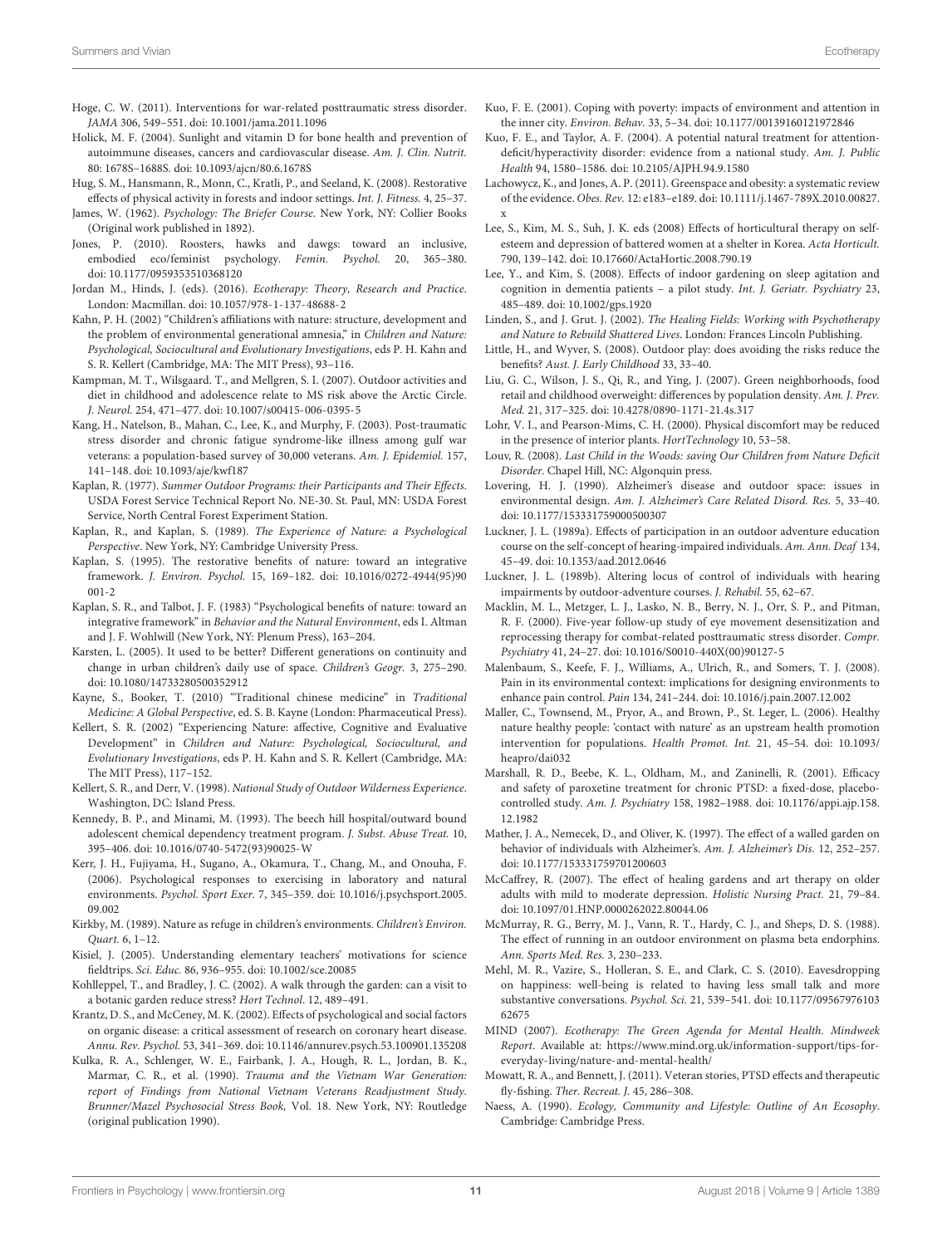- <span id="page-11-2"></span>Naess, A. (2001) "Ecosophy: deep versus Shallow Ecology" in Environmental Ethics: readings in Theory and Application, ed. L. Pojman (Belmont, WA: Wadsworth), 150–156.
- <span id="page-11-1"></span>Naess. A. (1973). The shallow and the deep, long-range ecology movement. A summary. Inquiry 16, 95–100. [doi: 10.1080/00201747308601682](https://doi.org/10.1080/00201747308601682)
- <span id="page-11-25"></span>Neslen, A. (2017). Access to Nature Reduces Depression and Obesity, Finds European Study. The Guardian. Available at: [https://www.theguardian.com/society/2017/](https://www.theguardian.com/society/2017/mar/21/access-nature-reduces-depression-obesity-european-report) [mar/21/access-nature-reduces-depression-obesity-european-report](https://www.theguardian.com/society/2017/mar/21/access-nature-reduces-depression-obesity-european-report)
- <span id="page-11-12"></span>NIMH (National Institute of Mental Health) (2011). Post-Traumatic Stress Disorder (PTSD) Risk Prediction. Available at: [https://www.nimh.nih.gov/news/events/](https://www.nimh.nih.gov/news/events/2011/post-traumatic-stress-disorder-ptsd-risk-prediction/index.shtml) [2011/post-traumatic-stress-disorder-ptsd-risk-prediction/index.shtml](https://www.nimh.nih.gov/news/events/2011/post-traumatic-stress-disorder-ptsd-risk-prediction/index.shtml)
- <span id="page-11-26"></span>Noddings, N. (2006). Critical Lessons: What our Schools Should Teach. New York, NY: Cambridge University Press. [doi: 10.1017/CBO97805118](https://doi.org/10.1017/CBO9780511804625) [04625](https://doi.org/10.1017/CBO9780511804625)
- <span id="page-11-38"></span>Numeroff, R. E. (1983). Managing Stress: A Guide for Health Professionals. Rockville, MD: Aspen.
- <span id="page-11-24"></span>OECD (Organisation for Economic Co-operation and Development). (2017). Obesity Update 2017. Available at: [https://www.oecd.org/els/health-systems/](https://www.oecd.org/els/health-systems/Obesity-Update-2017.pdf) [Obesity-Update-2017.pdf](https://www.oecd.org/els/health-systems/Obesity-Update-2017.pdf)
- <span id="page-11-29"></span>Olmsted, F. L. (1865) "The value and care of parks" reprinted in The American Environment: Readings in the History of Conservation, ed. R. Nash (Reading, MA: Addison-Wesley), 18–24.
- <span id="page-11-18"></span>Ornish, D., Brown, S. E., Billings, J. H., and Scherwitz, L. W. (1990). Can lifestyle changes reverse coronary heart disease?: The Lifestyle Heart Trial. Lancet 336, 129–133. [doi: 10.1016/0140-6736\(90\)91656-U](https://doi.org/10.1016/0140-6736(90)91656-U)
- <span id="page-11-41"></span>Ottoson, J., and Grahn, P. (2008). The role of natural settings in crisis rehabilitation. How does the level of crisis influence the response to experiences of nature with regard to measures of rehabilitation? Landsc. Res. 33, 51–70. [doi: 10.1080/01426390701773813](https://doi.org/10.1080/01426390701773813)
- <span id="page-11-8"></span>Park, S.-H., and Mattson, R. H. (2009a). Ornamental indoor plants in hospital rooms enhanced health outcomes of patients recovering from surgery. J. Alternat. Compliment. Med. 15, 975–980. [doi: 10.1089/acm.2009.](https://doi.org/10.1089/acm.2009.0075) [0075](https://doi.org/10.1089/acm.2009.0075)
- <span id="page-11-9"></span>Park, S.-H., and Mattson, R. H. (2009b). Therapeutic influences of plants in hospital rooms on surgical recovery. HortTechnology 44, 102–105.
- <span id="page-11-11"></span>Park, S.-H., Mattson, R. H., and Kim, E. (2002). Pain tolerance effects of ornamental plants in a simulated hospital room. Acta Horticult. 639, 241–247.
- <span id="page-11-7"></span>Park, S-H., and R. H. Mattson, R. H. (2008). Effects of flowering and foliage plants in hospital rooms on patients recovering from abdominal surgery. HortTechnology 18, 563–568.
- <span id="page-11-33"></span>Peacock, J., Hine, R., and Pretty, J. (2007). Got the Blues, Then Find Some Greenspace. Mental Benefits Green Exercise Activity Green Care Report Mind. Colchester, University of Essex.
- <span id="page-11-34"></span>Plante, C. G., Gores, C., Brecht, C., Carrow, J., Imbs, A., and Willemsen, E. (2007). Does exercise environment enhance the psychological benefits of exercise for women? Int. J. Stress Manage. 14, 88–98. [doi: 10.1037/1072-5245.14.1.88](https://doi.org/10.1037/1072-5245.14.1.88)
- <span id="page-11-36"></span>Plante, T. G., Aldridge, A., Su, D., Bogdan, R., Belo, M., and Kahn, M. (2003). Does virtual reality enhance the management of stress when paired with exercise? An exploratory study. Int. J. Stress Manage. 10, 203–216. [doi: 10.1037/1072-5245.](https://doi.org/10.1037/1072-5245.10.3.203) [10.3.203](https://doi.org/10.1037/1072-5245.10.3.203)
- <span id="page-11-37"></span>Plante, T. G., Cage, C., Clements, S., and Stove, A. (2006). Psychological benefits of exercise paired with virtual reality: outdoor exercise energizes whereas indoor virtual exercise relaxes. Int. J. Stress Manage. 13, 108–117. [doi: 10.1037/1072-](https://doi.org/10.1037/1072-5245.13.1.108) [5245.13.1.108](https://doi.org/10.1037/1072-5245.13.1.108)
- <span id="page-11-32"></span>Pretty, J., Griffin, M., Sellens, M., and Pretty, C. J. (2003). Green Exercise: complimentary Roles of Nature, Exercise and Diet in Physical and Emotional Well-Being and Implications for Public Health. CES Occasional Paper 2003-1, Colchester: University of Essex.
- <span id="page-11-4"></span>Pretty, J., Peacock, J., Hine, R., Sellens, M., South, N., and Griffin, M. (2007). Green exercise in the UK countryside: effects on health and psychological wellbeing, and implications for policy and planning. J. Environ. Plann. Manage. 50, 211–231. [doi: 10.1080/09640560601156466](https://doi.org/10.1080/09640560601156466)
- <span id="page-11-3"></span>Pretty, J., Peacock, J., Sellens, M., and Griffin, M. (2005). The mental and physical health outcomes of green exercise. Int. J. Environ. Health Res. 15, 319–337. [doi: 10.1080/09603120500155963](https://doi.org/10.1080/09603120500155963)
- <span id="page-11-6"></span>Prince, H., Allin, L., Sandseter, E. B. H., and Arlemalm-Hagser, E. (2013). Outdoor play and learning in early childhood from different cultural perspectives.

J. Adven. Educ. Outdoor Learn. 13, 183–188. [doi: 10.1080/14729679.2013.](https://doi.org/10.1080/14729679.2013.813745) [813745](https://doi.org/10.1080/14729679.2013.813745)

- <span id="page-11-23"></span>Purdie, N., Hattie, J., and Carroll, A. (2002). A review of the research on interventions for attention deficit hyperactivity disorder: what works best? Rev. Educ. Res. 72, 61–99. [doi: 10.3102/003465430720](https://doi.org/10.3102/00346543072001061) [01061](https://doi.org/10.3102/00346543072001061)
- <span id="page-11-10"></span>Raanaas, R. K., Patil, G. G., and Hartig, T. (2010). Effects of an indoor foliage plant intervention on patient well-being during a residential rehabilitation program. HortScience 45, 387–392.
- <span id="page-11-13"></span>Ramchand, R., Schell, T. L., Karney, B. R., Osilla, K. C., Burns, R. M., and Caldarone, L. B. (2010). Disparate prevalence estimates of PTSD among service members who served in Iraq and Afghanistan: possible explanations. J. Trauma Stress 23, 59–68. [doi: 10.1002/jts.20486](https://doi.org/10.1002/jts.20486)
- <span id="page-11-28"></span>Ratanapojnard, S. (2001) Community-Oriented Biodiversity Environmental Education: its Effect on Knowledge, Values, and Behavior Among Rural Fifthand Sixth-Grader Students in northeastern Thailand. Ph.D. Thesis, School of Forestry and Environmental Studies, Yale University, New Heaven, CT.
- <span id="page-11-39"></span>Reiche, E. M. V., Nunes, S. O. V., and Morimoto, H. K. (2004). Stress, depression, the immune system and cancer. Lancet 5, 617–625. [doi: 10.1016/S1470-](https://doi.org/10.1016/S1470-2045(04)01597-9) [2045\(04\)01597-9](https://doi.org/10.1016/S1470-2045(04)01597-9)
- <span id="page-11-31"></span>Relf, D. Ed. (1992) The Role of Horticulture in Human Well-being, and Social Development. Portland, OR: Timber Press.
- <span id="page-11-21"></span>Richards, H. J., and Kafami, D. M. (1999). Impact of horticultural therapy on vulnerability and resistance to substance abuse among incarcerated offenders. J. Offender Rehabil. 29, 183–193. [doi: 10.1300/J076v29n](https://doi.org/10.1300/J076v29n03_11) [03\\_11](https://doi.org/10.1300/J076v29n03_11)
- <span id="page-11-5"></span>Russell, K. (2001). What is wilderness therapy? J. Exp. Educ. 23, 170–176. [doi: 10.1177/105382590102400203](https://doi.org/10.1177/105382590102400203)
- <span id="page-11-17"></span>Russell, K. C., Hendee, J. C., Phillips-Miller, D. (1999) "How wilderness therapy works: an examination of the wilderness therapy process to treat adolescents with behavioral problems and addictions" in Proceedings: Wilderness Science in a Time of Change, eds D.N. Cole and S.F. McCool (2000. Proc. RMRS-P-000). Ogden, UT: U.S. Department of Agriculture, Forest Service, Rocky Mountain Research Station.
- <span id="page-11-35"></span>Ryan, R. M., Weinstein, N., Bernstein, J., Warren Brown, K., Mistretta, L., and Gagne, M. (2010). Vitalizing effects of being outdoors and in nature. J. Environ. Psychol. 30, 159–168. [doi: 10.1016/j.jenvp.2009.10.009](https://doi.org/10.1016/j.jenvp.2009.10.009)
- <span id="page-11-40"></span>Segerstrom, S. C., and Miller, G. E. (2004). Psychological stress and the human immune system: a meta-analytic study of 30 years of inquiry. Psychol. Bull.130: 601–630. [doi: 10.1037/0033-2909.130.4.601](https://doi.org/10.1037/0033-2909.130.4.601)
- <span id="page-11-14"></span>Shapiro, F. (2014). The role of eye movement desensitization and reprocessing (EMDR) therapy in medicine: addressing the psychological and physical symptoms stemming from adverse life experiences. Permanente J. 18, 71–77. [doi: 10.7812/TPP/13-098](https://doi.org/10.7812/TPP/13-098)
- <span id="page-11-16"></span>Sibthorp, J., and Jostad, J. (2014). The social system in outdoor adventure education programs: present and future. J. Exp. Educ.State Knowl. Issue 37, 60–74. [doi: 10.1177/1053825913518897](https://doi.org/10.1177/1053825913518897)
- <span id="page-11-19"></span>Simson, S. P., and Straus, M. C. (1998). Horticulture as Therapy. New York, NY: Haworth Press.
- <span id="page-11-22"></span>Smucker, W. D., and Hedayat, M. (2001). Evaluation and treatment of ADHD. Am. Fam. Physician 64, 817–829.
- <span id="page-11-20"></span>Son, K. C., Um, S. J., Kim, S. Y., Song, J. E., and Kwack, H. R. (2004). Effect of horticultural therapy on the changes of self-esteem and sociality of individuals with chronic schizophrenia. Acta Horticult. 639, 185–191. [doi: 10.17660/](https://doi.org/10.17660/ActaHortic.2004.639.23) [ActaHortic.2004.639.23](https://doi.org/10.17660/ActaHortic.2004.639.23)
- <span id="page-11-27"></span>Spencer, C., and Wooley, H. (2000). Children and the city: a summary of recent environmental psychology research. Child Care Health Dev. 26, 395–422. [doi:](https://doi.org/10.1046/j.1365-2214.2000.00125.x) [10.1046/j.1365-2214.2000.00125.x](https://doi.org/10.1046/j.1365-2214.2000.00125.x)
- <span id="page-11-15"></span>Stein, M., Kline, N. A., and Matloff, J. L. (2002). Adjunctive olanzapine for SSRI-resistant combat-related PTSD: a double-blind, placebo-controlled study. Am. J. Psychiatry 159, 1777–1779. [doi: 10.1176/appi.ajp.159.](https://doi.org/10.1176/appi.ajp.159.10.1777) [10.1777](https://doi.org/10.1176/appi.ajp.159.10.1777)
- <span id="page-11-30"></span>Stern, P. V. D. (1970). The Annotated Walden: walden; or, Life in the Woods. New York, NY : Clarkson N. Potter.
- <span id="page-11-0"></span>Swimme, B., and Berry, T. (1994). The Universe Story: From the Primordial Flaring Forth to the Ecozoic Era – A Celebration of the Unfolding of the Cosmos. San Francisco, CA: Harper.